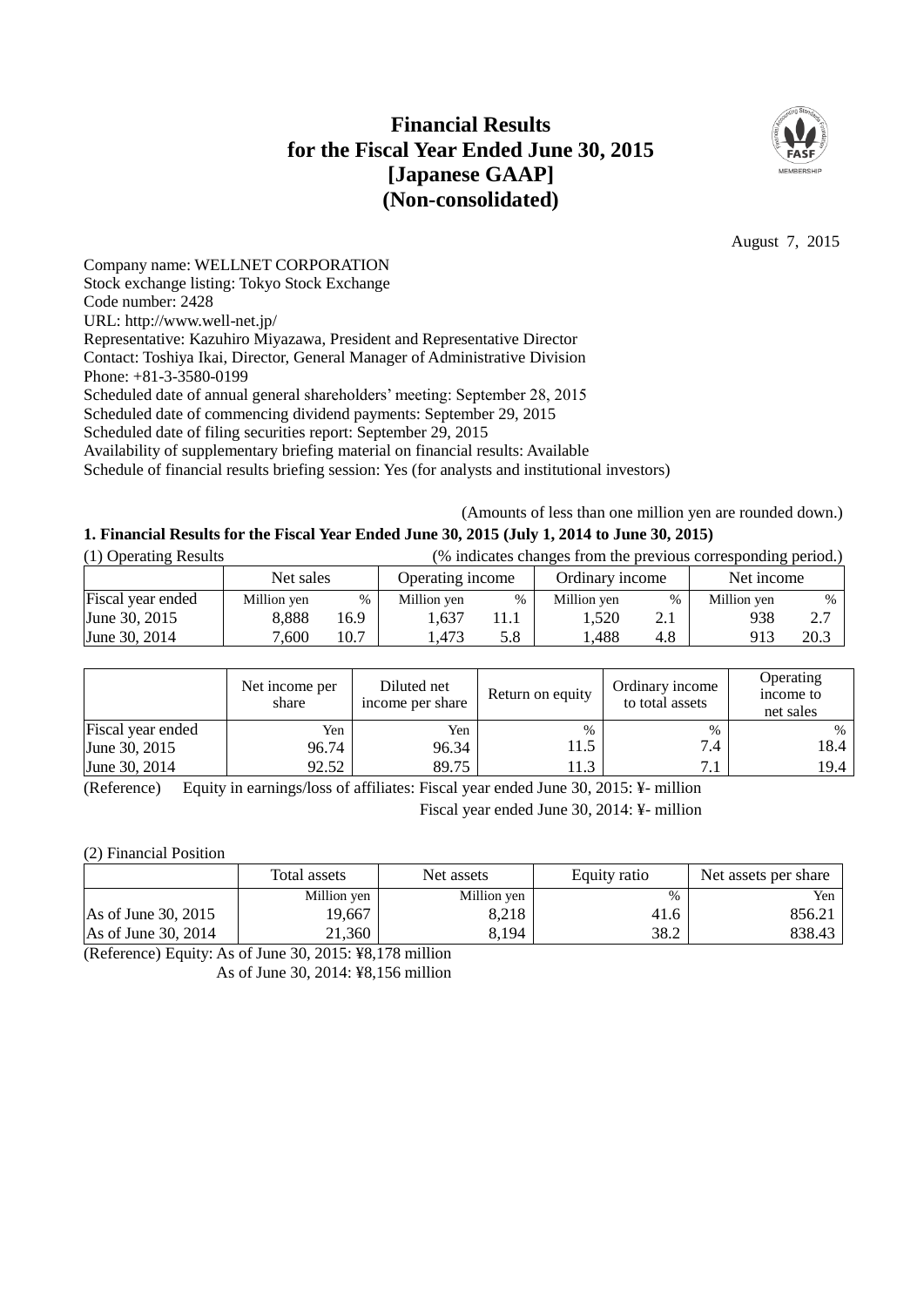## (3) Status of Cash Flows

|                     | Cash flows from<br>operating<br>activities | Cash flows from<br>investing activities | Cash flows from<br>financing activities | Cash and cash<br>equivalents at the<br>end of year |
|---------------------|--------------------------------------------|-----------------------------------------|-----------------------------------------|----------------------------------------------------|
|                     | Million yen                                | Million yen                             | Million yen                             | Million yen                                        |
| As of June 30, 2015 | (712)                                      | (762)                                   | (933)                                   | 13,293                                             |
| As of June 30, 2014 | 2,236                                      | (1, 341)                                | (753)                                   | 15,702                                             |

## **2. Dividends**

| Annual dividends                               |                    |                    |                    |          |       | Total       | Payout | Dividend         |
|------------------------------------------------|--------------------|--------------------|--------------------|----------|-------|-------------|--------|------------------|
|                                                | 1st<br>quarter-end | 2nd<br>quarter-end | 3rd<br>quarter-end | Year-end | Total | dividends   | ratio  | to<br>net assets |
|                                                | Yen                | Yen                | Yen                | Yen      | Yen   | Million yen | $\%$   | $\%$             |
| Fiscal year ended June 30, 2014                | ۰                  | 0.00               | ۰.                 | 47.00    | 47.00 | 457         | 50.8   | 5.8              |
| Fiscal year ended June 30, 2015                | ۰                  | 0.00               | ۰                  | 50.00    | 50.00 | 477         | 51.7   | 5.9              |
| Fiscal year ending June 30, 2016<br>(Forecast) | ۰                  | 0.00               | -                  | 66.00    | 66.00 |             | 50.0   |                  |

## **3. Financial Results Forecast for the Fiscal Year Ending June 30, 2016 (July 1, 2015 to June 30, 2016)**

| (% indicates changes from the previous corresponding period.) |  |  |  |
|---------------------------------------------------------------|--|--|--|

|            | Net sales   |      | Ordinary income<br>Operating income |      | Net income  |      | Net income<br>per share |      |        |
|------------|-------------|------|-------------------------------------|------|-------------|------|-------------------------|------|--------|
|            | Million yen | $\%$ | Million ven                         | %    | Million yen | $\%$ | Million yen             | $\%$ | Yen i  |
| First half | 4.600       | 8.3  | 950                                 | 4.0  | 930         | ن د  | 610                     | 3.8  | 64.19  |
| Full year  | 9,600       | 8.0  | 2,000                               | 22.1 | .920        | 26.3 | .260                    | 34.3 | 133.30 |

## **\* Notes:**

(1) Changes in accounting policies, changes in accounting estimates and retrospective restatement

1) Changes in accounting policies due to the revision of accounting standards: Yes

2) Changes in accounting policies other than 1) above: No

- 3) Changes in accounting estimates: No
- 4) Retrospective restatement: No

## (2) Total number of issued shares (common shares)

- 1) Total number of issued shares at the end of the period (including treasury shares):
	- June 30, 2015: 9,800,000 shares
	- June 30, 2014: 10,100,000 shares
- 2) Total number of treasury shares at the end of the period: June 30, 2015: 247,654 shares June 30, 2014: 372,154 shares
- 3) Average number of shares during the period: Fiscal year ended June 30, 2015: 9,697,449 shares Fiscal year ended June 30, 2014: 9,869,791 shares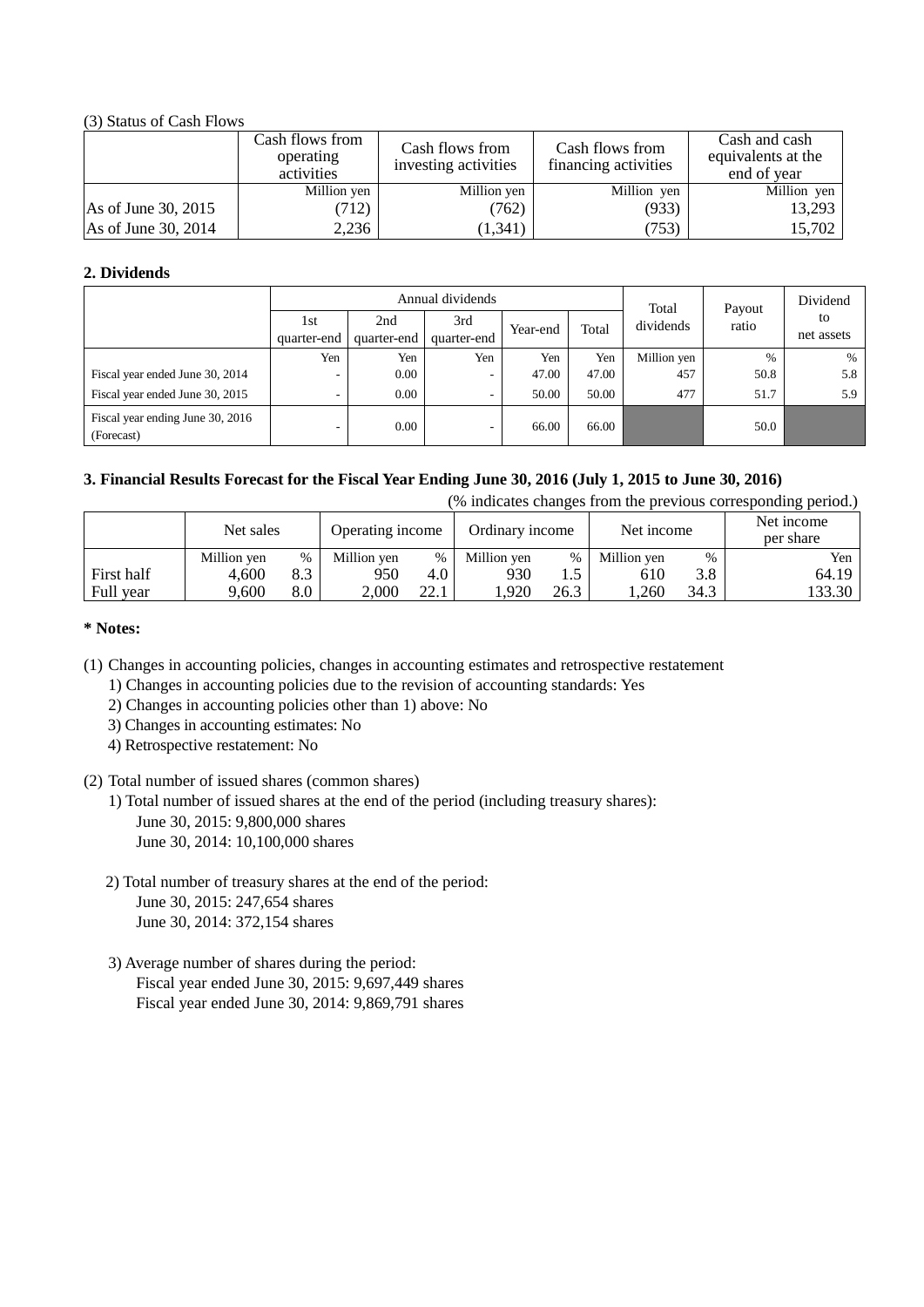## \* Presentation regarding the implementation status of the audit process

These financial results are outside the scope of audit process procedures under the Financial Instruments and Exchange Act. At the time of disclosure of these financial results, audit process procedures for the financial statements under the Financial Instruments and Exchange Act have not been completed.

## \* Explanation of the proper use of financial results forecast and other notes

Financial results forecast presented herein is based on the information available as at the date of the announcement of this material, and involves considerable uncertainties. Actual results may differ from the forecast due to changes in business conditions.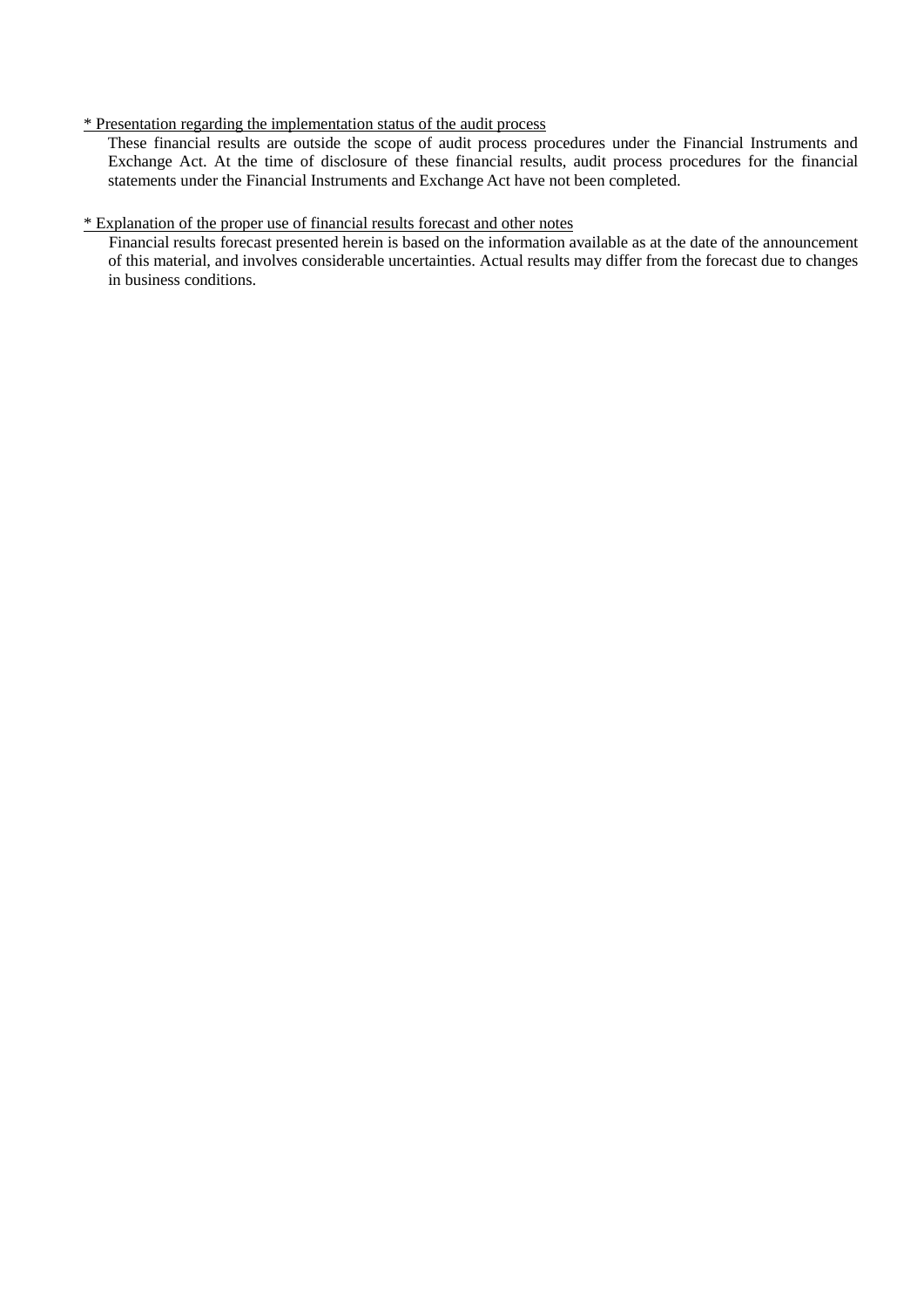## **Table of Contents**

| (3) Basic Policy for Profit Sharing and Dividends for the Fiscal Year under Review and the Next |  |
|-------------------------------------------------------------------------------------------------|--|
|                                                                                                 |  |
|                                                                                                 |  |
|                                                                                                 |  |
|                                                                                                 |  |
|                                                                                                 |  |
|                                                                                                 |  |
|                                                                                                 |  |
|                                                                                                 |  |
| (3) The Company's Medium to Long Term Management Strategy and Issues to be Addressed            |  |
|                                                                                                 |  |
|                                                                                                 |  |
|                                                                                                 |  |
|                                                                                                 |  |
|                                                                                                 |  |
|                                                                                                 |  |
|                                                                                                 |  |
|                                                                                                 |  |
|                                                                                                 |  |
|                                                                                                 |  |
|                                                                                                 |  |
|                                                                                                 |  |
|                                                                                                 |  |
|                                                                                                 |  |
|                                                                                                 |  |
|                                                                                                 |  |
|                                                                                                 |  |
|                                                                                                 |  |
|                                                                                                 |  |
|                                                                                                 |  |
|                                                                                                 |  |
|                                                                                                 |  |
|                                                                                                 |  |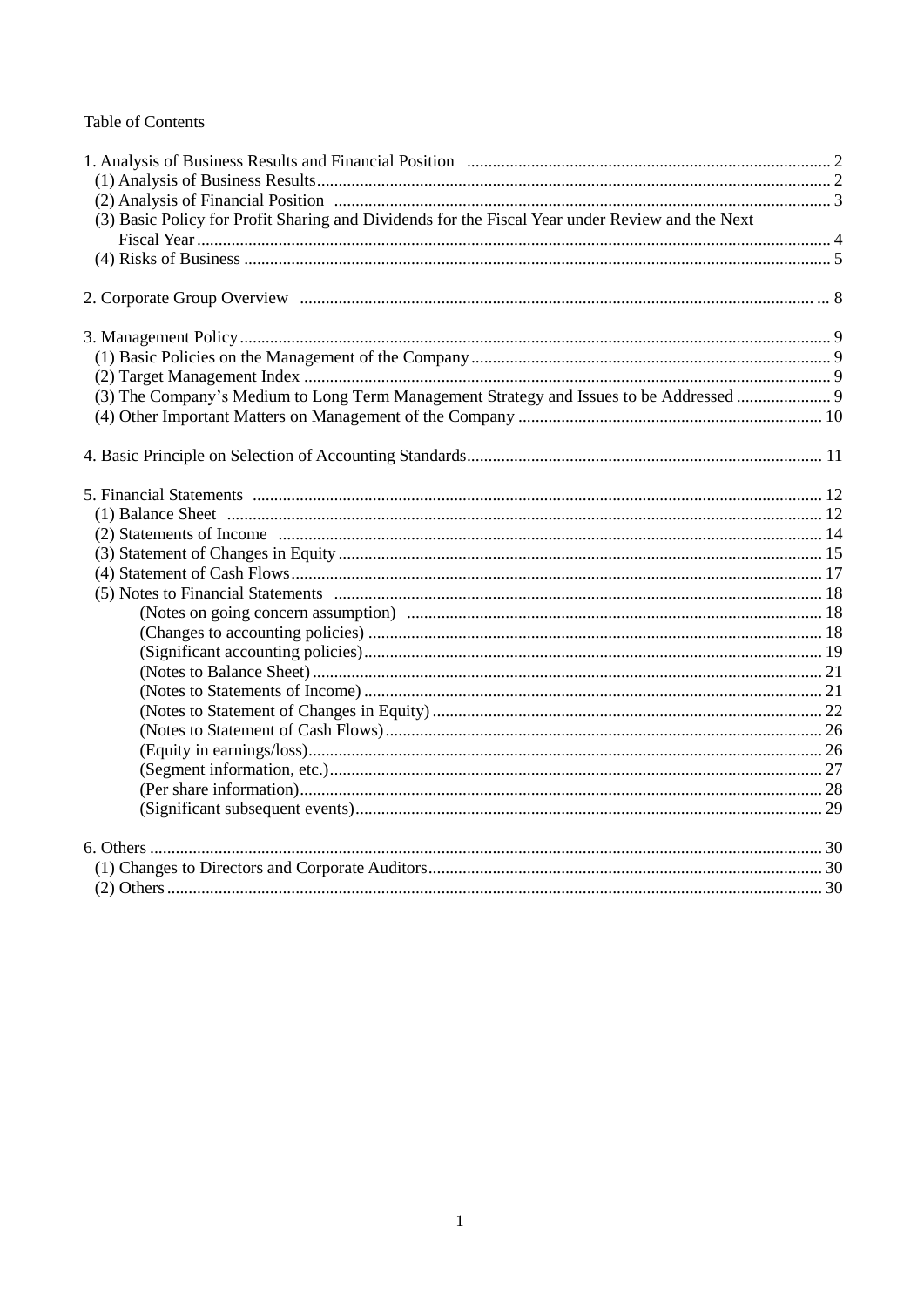## 1. Analysis of Business Results and Financial Position

#### (1) Analysis of Business Results

The Japanese economy during the fiscal year ended June 30, 2015 has witnessed signs of recovery in personal consumption after the decrease in consumer confidence caused by the consumption tax hike. However, the pace of recovery has been slow due to the impact of decreased virtual income caused by rising prices. Under these circumstances, in order to achieve the goals stated in the "Medium Term Three-Year Management Plan (July 2013 - June 2016)" announced in August 2013, the Company has promoted and executed various policies with the awareness that this, the second year of the Medium Term Management Plan, will play an extremely important role.

The core of our Medium Term Three-Year Management Plan is formed by two wheels: the establishment of a business scheme responsible for the next generation, and "*kaizen*" (expanding functions, stable system operation and cost performance improvement). In terms of establishing business schemes, on December 19 last year, we launched an innovative direct sales model for buses, "Bus Mori! NAVI" (a smartphone route search application for consumers), a bus promotion solution, and "Bus Mori! MONTA" (a real-time management service of express bus reservation status for bus companies), on the Shinjuku - Matsumoto line. We are proceeding with research and development of applications for consumers as an essential part of Wellnet's future.

As for "*kaizen*," we completed the transfer of our data center in July this year. In the future, with the aim of improving cost performance and the introduction speed of new services through automating operations, promoting standardization, and raising the ratio of in-house system development, we are making preparations by aggressively hiring new engineers. In our existing services, we have started offering wire transfer service by Amazon Gift Cards as a way of expanding variation of our wire transfer (and repayment) services.

On December 19 last year, the Company's stock was assigned as the First Section stock from the Second Section of the Tokyo Stock Exchange, Inc. We intend to continue working towards further expansion of our business and improving our corporate value.

The status of each service is as follows.

- 1) In our Multiple Payment Services, in addition to increased handling of existing contracted business operators due to sustainable expansion of the EC market, we also actively promoted the cultivation of new business operators. As a result, Multiple Payment Services recorded net sales of ¥8,442 million (up 19.7% year-on-year), and gross profit of ¥2,349 million (up 11.0% year-on-year).
- 2) In our Online Services Business, although net sales of our Prepaid Gift Card Sales Service increased, the decreasing trend continued in handling of conventional PIN Online Sales Services. As a result, Online Services Business recorded net sales of ¥400 million (down 20.0% year-on-year), and gross profit of ¥326 million (down 19.3% year-on-year).
- 3) As for our Electronic Authentication Services, we have positioned it as a peripheral business of our core business, the Multiple Payment Services, and are testing out various possibilities.

As a result, Electronic Authentication Services recorded net sales of ¥45 million (up 3.6% yearon-year), and gross profit of ¥13 million (up 9.7% year-on-year).

As a result, for the fiscal year ended June 30, 2015, the Company recorded net sales of ¥8,888 million (up 16.9% year-on-year), and operating income of ¥1,637 million (up 11.1% year-on-year). Due to the posting of the litigation expenses and consumption taxes for prior periods as non-operating expenses, ordinary income was ¥1,520 million (up 2.1% year-on-year), and net income was ¥938 million (up 2.7% year-on-year).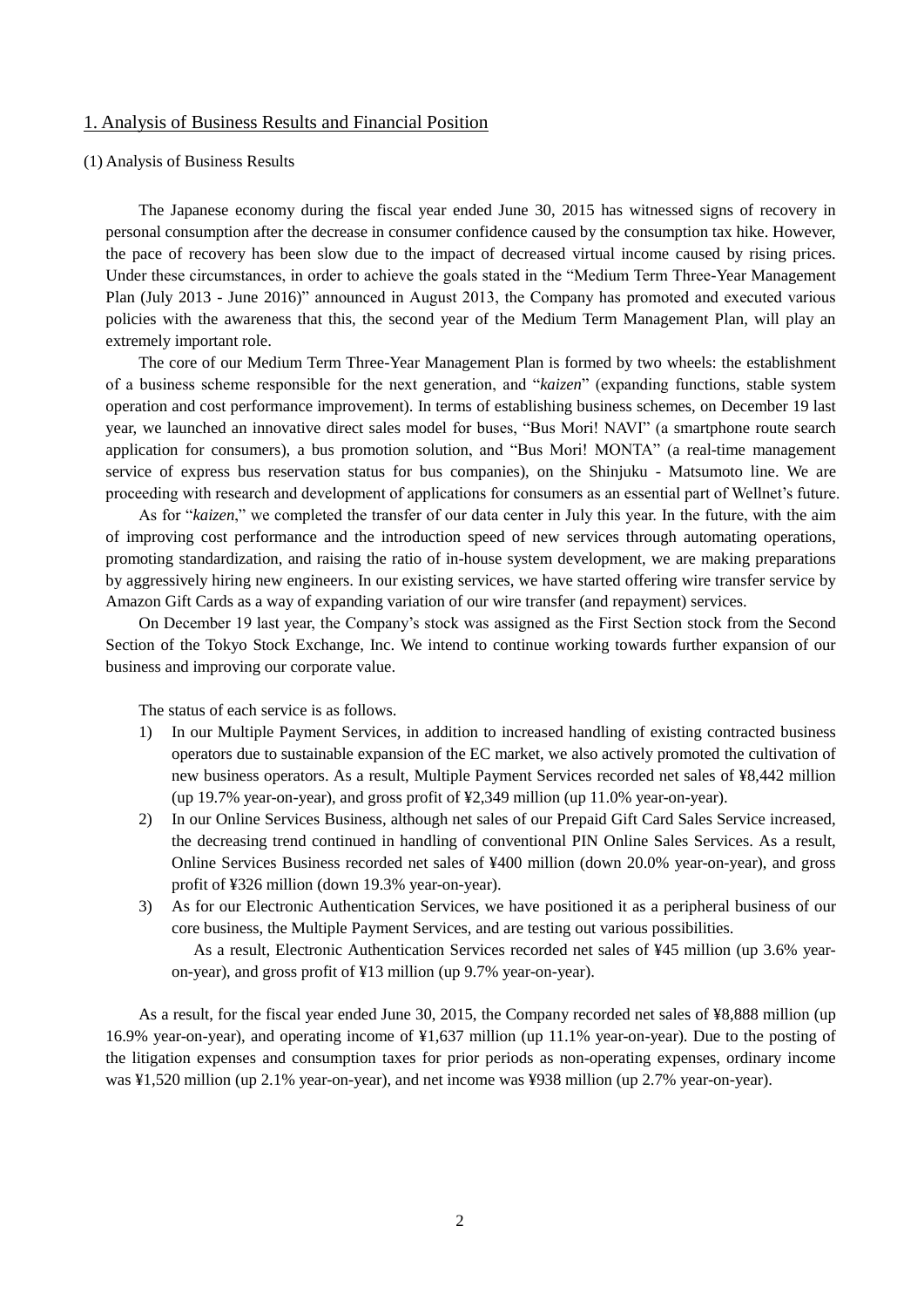(Outlook for the next fiscal year)

The next fiscal year will be the final year of the "Medium Term Three-Year Management Plan (July 2013 - June 2016)," announced in August 2013, and we aim to steadily execute our stated policies while realizing sustainable growth, in order to achieve our numerical target of ¥2.0 billion in operating income.

Our outlook for the next fiscal year is as follows.

The EC (and non-face-to-face payment other than EC) market will continue to grow, and with the transition to paperless invoices, the shift towards electronic payment is expected to gain momentum. We will strive to increase performance by introducing solutions that can accurately respond to the expansion of the paperless transition market.

In addition, PIN Online Sales and Prepaid Gift Card Sales Service that effectively use payment infrastructure are expected to continue its overall downward trend.

It is also expected that the need for conventional peripheral services for payment such as "electronic authentication" will increase, and we will continue with various experiments to increase "payment revenue" by expanding these services.

As one example of this, our "Bus IT Promotion Solution" finally commenced in December of 2014. As a predecessor, we have steadily accumulated our know-hows through trial and error, and we will continue to work together with bus operators to create new value and to make ideas into businesses.

As a result, forecast for the year ending June 30, 2016 estimates net sales of ¥9,600 million (up 8.0% yearon-year), operating income of ¥2,000 million (up 22.1% year-on-year), ordinary income of ¥1,920 million (up 26.3% year-on-year) and net income of ¥1,260 million (up 34.3% year-on-year).

From the next fiscal year, we will change our conventional disclosure grouped by type of service to "Payment and Accompanying Services." The reason is as follows.

- 1) With payment as our core business, we are striving to expand its peripheral services. However, compensations are collected almost entirely as "payment commissions," making the distinction between "payment" and "peripheral" difficult, and as the distinction may vary depending on interpretation, it was determined that making disclosure by service is not appropriate.
- 2) After termination of our large-scale authentication service, the amount of our pure electronic authentication services decreased substantially, and as payments are always involved, we are virtually earning compensations as payment commissions.
- 3) As our Online Services Business originally makes use of our payment infrastructure with convenience stores, making distinction of assets difficult, and we can position these as "Payment and Accompanying Services."

(2) Analysis of Financial Position

1) Status of assets, liabilities, and net assets (Assets)

Current assets as of June 30, 2015 stood at ¥17,990 million. This mainly comprises cash and deposits of ¥13,293 million, securities of ¥2,999 million and operating accounts receivable of ¥725 million (receivables associated with the face value of PIN, in the PIN Online Sales Services). Cash and deposits include ¥8,732 million of receiving agency deposit in money collection business, which is the money kept temporarily by the Company up to the predetermined date of transfer to operators in the following month. Meanwhile, non-current assets amounted to ¥1,676 million. This mainly comprises tools, furniture and fixtures of ¥145 million, software of ¥432 million, and investment securities of ¥509 million. As a result, total assets amounted to ¥19,667 million.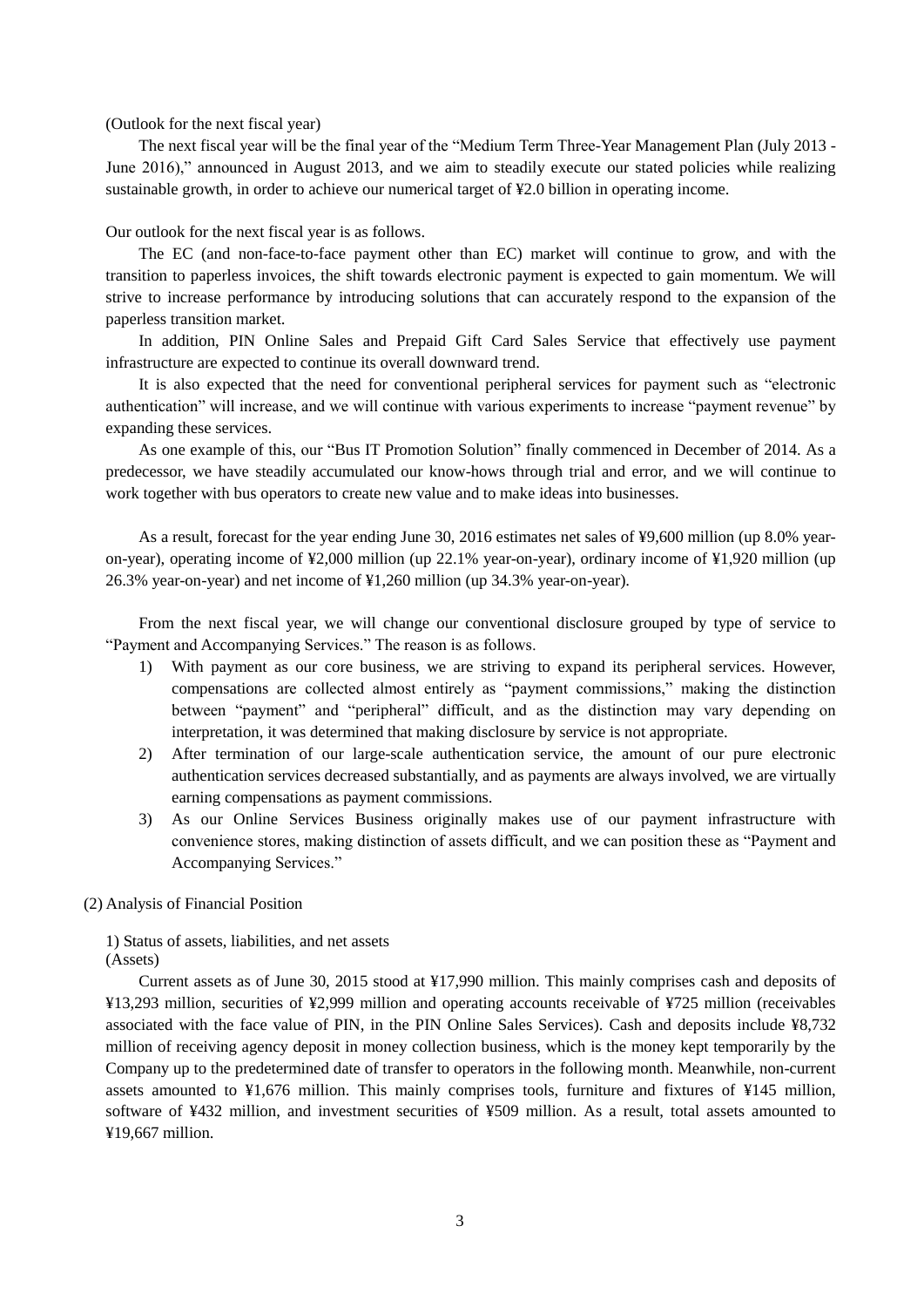#### (Liabilities)

Current liabilities as of June 30, 2015 stood at ¥11,285 million. This mainly comprises operating accounts payable of ¥1,356 million (receivables associated with the face value of PIN, in the PIN Online Sales Services) and receiving agency deposit of ¥8,732 million. Meanwhile, non-current liabilities amounted to ¥164 million. As a result, total liabilities amounted to ¥11,449 million.

#### (Net assets)

Net assets as of June 30, 2015 stood at ¥8,218 million. This mainly comprises shareholders' equity of ¥8,178 million.

#### 2) Status of cash flows

Cash and cash equivalents (the "funds") as of June 30, 2015 stood at ¥13,293 million. The status of cash flows as of June 30, 2015 and their contributing factors are as follows.

#### (Cash flows from operating activities)

Funds used in operating activities for the fiscal year ended June 30, 2015 amounted to ¥712 million. The main factor for the increase is income before income taxes of ¥1,520 million, while main factors for the decrease are ¥1,704 million decrease in receiving agency deposit and ¥258 million decrease in operating accounts payable.

### (Cash flows from investing activities)

Funds used in investing activities for the fiscal year ended June 30, 2015 amounted to ¥762 million. The main factors for the increase are proceeds from redemption of securities of ¥3,400 million and proceeds from withdrawal of time deposits of ¥1,100 million, while main factors for the decrease are purchase of securities of ¥4,298 million and payments into time deposits of ¥1,100 million.

#### (Cash flows from financing activities)

Funds used in financing activities for the fiscal year ended June 30, 2015 amounted to ¥933 million. The main factors for the decrease are purchase of treasury shares of ¥464 million and cash dividends paid of ¥457 million.

(3) Basic Policy for Profit Sharing and Dividends for the Fiscal Year under Review and the Next Fiscal Year

We aim to pay a stable, high dividend to all of our shareholders in accordance with the policy to "return 100% of profit earned during the Medium Term Management Plan to shareholders" which was determined as our numerical target in the "Medium Term Three-Year Management Plan (July 2013 - June 2016)" announced in August 2013. Specifically, our policy is to return 100% of profit to shareholders by raising the dividend payout ratio during the Medium Term Management Plan to 50% (excluding extraordinary factors), and from income after income taxes, appropriate the entire balance after the dividend for purchase and retirement of treasury shares.

Regarding the dividend for the fiscal year ended June 30, 2015, as a result of taking into account the target dividend payout ratio of 50% stated in the Medium Term Management Plan based on non-consolidated net income, the year-end dividend was set at ¥50 per share. Treasury shares acquired during the fiscal year ended June 30, 2015 (July 2014 to June 2015) were 181,900 shares or ¥464 million, and the total return was ¥942 million, or 100.5%.

With regard to the dividend for the next fiscal year, in accordance with the policy determined as our numerical target in the "Medium Term Three-Year Management Plan (July 2013 - June 2016)," we will continue with the dividend payout ratio during the Medium Term Management Plan of 50% (excluding extraordinary factors), and from income after income taxes, appropriate the entire balance after the dividend for purchase and retirement of treasury shares, in order to return 100% of profit to shareholders. (Treasury shares currently held will be retired excluding treasury shares to respond to demand for sale of shares and for Board Benefit Trust (J-ESOP), and the use of newly purchased treasury shares shall be limited to those for stock options, etc. for achieving targets, with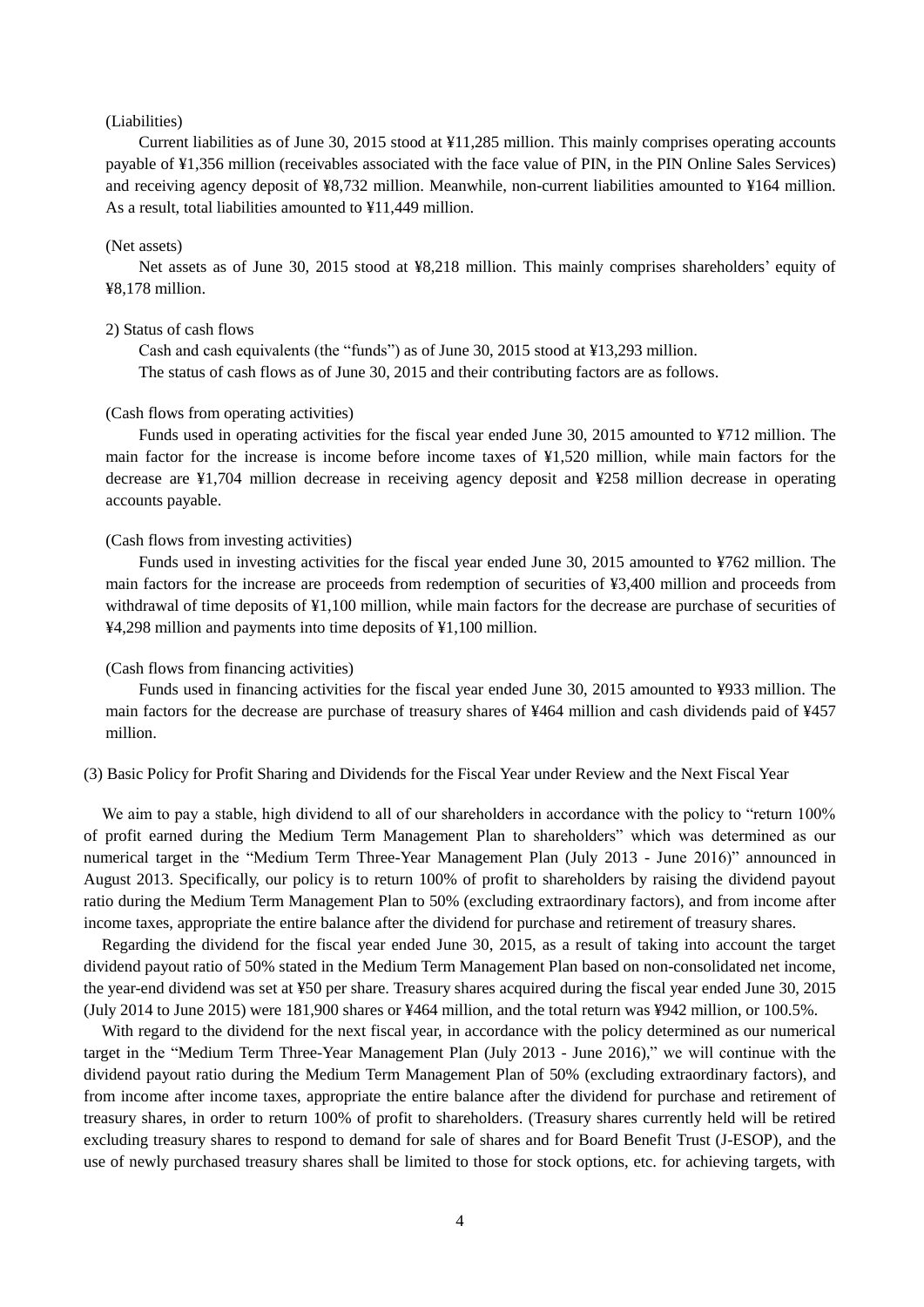#### the remaining shares to be retired.)

On the basis of the net income forecast for the next fiscal year and by taking into account the stated target dividend payout ratio of 50%, we are planning to pay ¥66 per share.

#### (4) Risks of Business

Among matters listed in the financial statements relating to 1. Business Results, 3. Management Policy, and 4. Non-consolidated Financial Statements, the following matters could potentially have a significant impact on the decisions of the investors.

Forward-looking statements within the text are those identified by the company as of the date of announcement of the Financial Statement (August 7, 2015), and there is a possibly that our business performance and financial condition may be affected by the occurrence of events other than those listed below that are unforeseeable at this time.

#### 1) Receiving agency deposit

The Multiple Payment Services provided by the Company transfers money to the customer business operator on a given date after temporarily storing the payment on behalf of the customer in a savings account managed separately under the Company's name. The money temporarily stored by the Company as a receiving agency is recognized on the balance sheet as both "cash and deposits" (assets) and "receiving agency deposits" (liabilities).

The payment stored in the receiving agency is managed separately from the Company's settlement funds in a checkable deposit account of a financial institution in order to protect the assets of the customers. To mitigate the risk of bad debt, the Company adopts a scheme to offset the fees (sales of the Company) when sending payment to the customer based on the contract. However, if financial administration polices related to pay off or the like are changed making the account no longer subject to deposit protection, there is a possibility that our business operations and performance will be affected by the changes to the storage methods of receiving agency payment or changes to the collection methods of our accounts receivable - trade.

#### 2) Dependence on the infrastructure of the convenience store industry

In the Multiple Payment Services, the installation of kiosk terminals or POS registers that can support our Multiple Payment Services at a convenience store is a prerequisite for payment in convenience stores. Should convenience stores companies that have installed kiosk terminals change their methods for providing service, such as by changing terminals during the same period as other convenience store companies, there is a possibility that this will have an impact on our performance including incurring of cost to respond to such changes by the Company.

#### 3) System failure and administrative risk

Because system shut down would be a grave problem for the Company, we take various measures, such as support for the system shut down, including duplexing of server equipment and communication line and securing emergency power supply, and having maintenance personnel present 24 hours a day.

However, if unexpected matters including natural disaster or accident occur, misconduct is perpetrated by unforeseen external intruders, or there is faulty operation by an employee, it may lead to reduced functionality, malfunction, or failure, which may affect our performance.

As our business is an important service which handles money including receipt of payments, management is strictly carried out to avoid administrative risk.

However, if an executive or employee of the Company were to make an error regardless of this strict management system, it could affect its performance by compromising trust in the Company.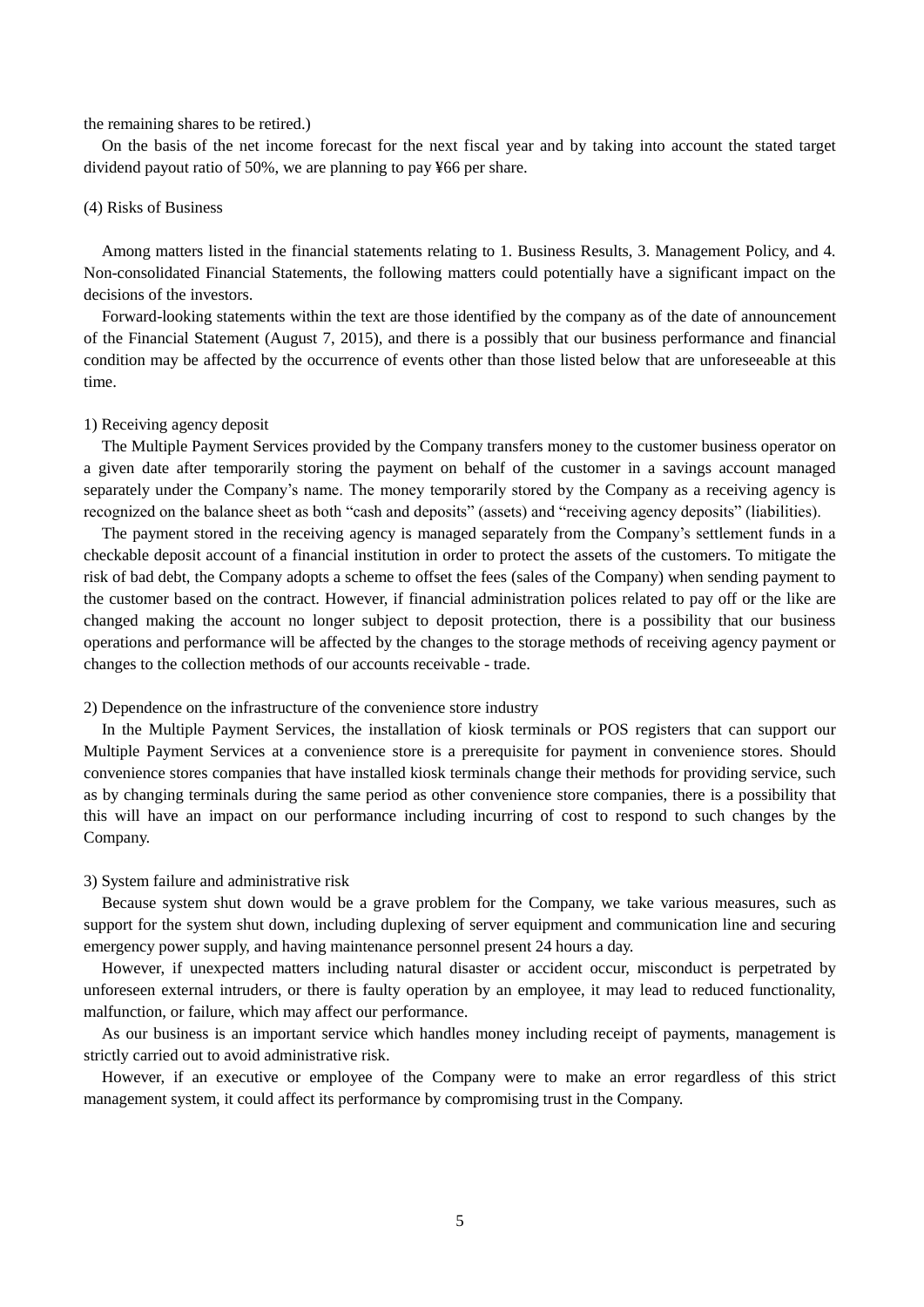## 4) The external environment

### a. Intensifying competition

In the EC payment service market, competition is intensifying against the background of future growth expectations. Generally, intensified competition may have a negative impact on revenue. The Company is striving to ensure superiority by improving added value, but if this differentiation strategy of the Company cannot achieve results as planned, it may affect our performance.

#### b. Support for new payment services

In payment services, we intend to maintain our superiority by speedily developing and providing new products and services that matches the customer needs. However, when a completely new payment service emerges, or if we lag behind in developing or providing new services, it may affect our performance.

#### c. The e-commerce market

Our Multiple Payment Services plays an important role as a means of payment that enhances the customer's convenience in the EC business. Recently the EC market has been expanding continuously, and we predict that the e-commerce market using the Internet in particular will continue to expand. However, the history of the market is still short, and if unexpected events such as enhancement of legal rules concerning its use were to occur, it may lead to a decrease in number of users of our system, and may affect our performance in some ways.

#### d. Investment in origination and development of new businesses

For the Company to maintain the growth speed of its business revenue, it must originate and develop new businesses, and establish a new revenue base. We are planning to conduct active capital investment and research and development investment for this purpose, but if this service does not progress in accordance with our plan and if we cannot achieve adequate results from our investments, it may affect our performance.

#### e. Dependence on specific customers

Under the risk awareness of the external environment detailed above, we are working on origination of new services and new businesses, and expansion of new customers. Yet at present, the majority of our overall sales are derived from our top three user customers. Therefore, if the sales of our major customers fall due to the sales trend of the major customers or for any other reasons, it may affect our performance.

#### f. Intellectual property rights

As it is difficult to grasp the status of intellectual property rights in its business field in a timely and complete manner, there is a possibility that the Company will infringe upon the intellectual property rights of a third party and be subject to claims for damages or injunction.

#### 5) Management of personal information

When carrying out its businesses, the Company sometimes retains customer's personal information. We expect that we will handle more personal information as our business continues to expand. We have acquired the PrivacyMark and Information Security Management System (ISMS) for handling of personal information, and pursuant to these, we have established an internal management system and heightened our awareness of information management.

Although the possibility that personal information will be leaked is considered extremely low due to these measures, if there was external leakage of information due to any cause in the future, we may be subject to claims for damages, and it may affect our performance due to losses of social trust.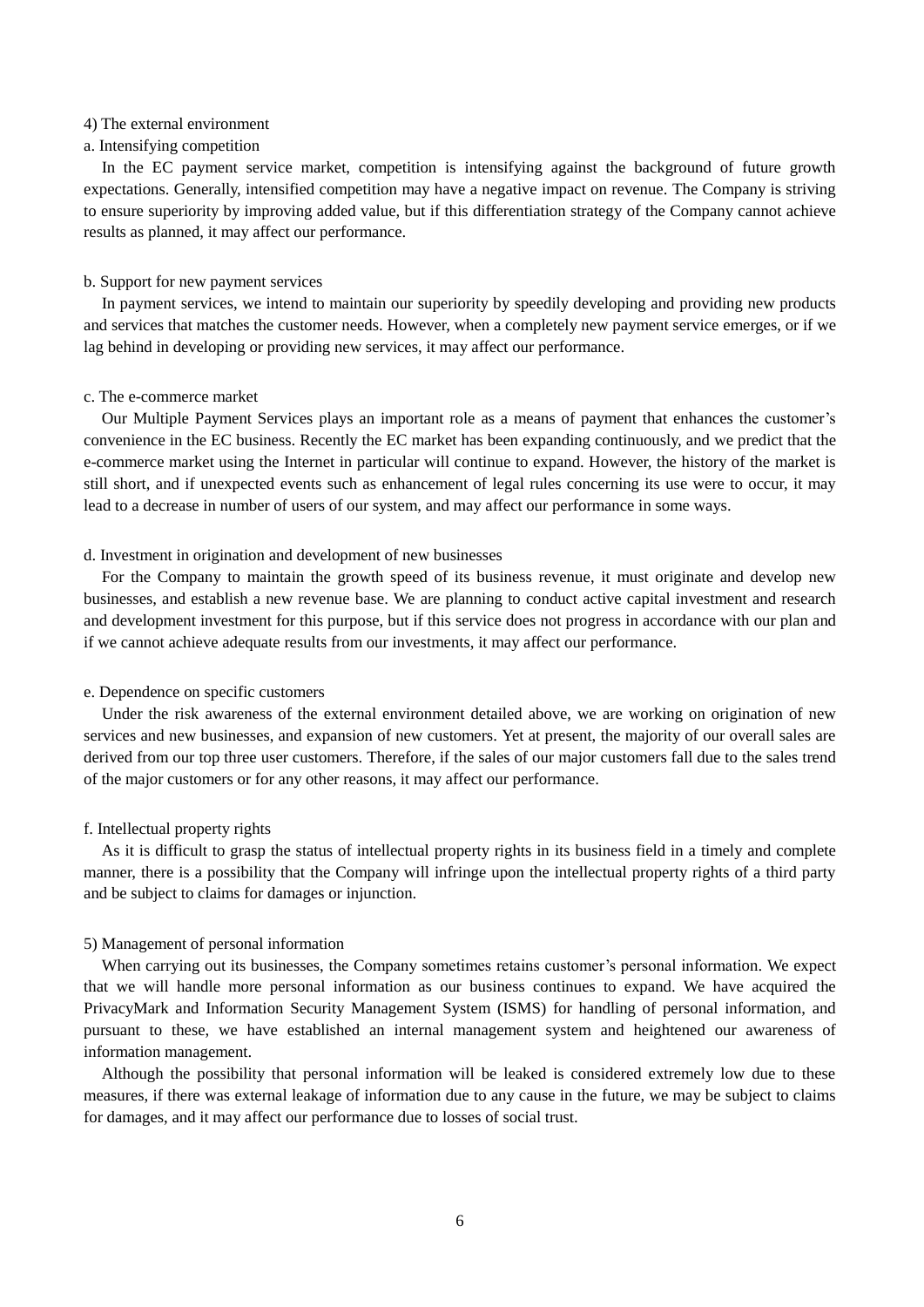### 6) Trend of the performance in prior years

a. Inconsistency in the business results disclosure due to corporate restructuring

In June 2009, the Company made Ichitaka Takahashi Corporation into its wholly-owned subsidiary through share exchange. Since year-end date served as the deemed acquisition date in this transaction, consolidated statements of income were not prepared for the fiscal year ended June 30, 2009. As the Company has been preparing consolidated statements of income from the fiscal year ended June 30, 2010, shares in Ichitaka Takahashi Corporation were wholly transferred as of the end of June, 2010. Furthermore, in July 2011, the Company made NANO Media Inc. into its subsidiary through tender offer, and started to prepare consolidated statements of income on this basis from the fiscal year ended June 30, 2012. However, since NANO Media Inc. ceased to be a consolidated subsidiary during the fiscal year ended June 30, 2013, the Company has not prepared consolidated statements of income since the fiscal year ended June 30, 2013.

As described above, profit/loss was presented on a consolidated basis for the fiscal year ended June 30, 2010 and the fiscal year ended June 30, 2012, posing a special circumstance of inconsistency in the business results disclosure.

b. Inconsistency in the business results disclosure due to changes in presentation of net sales to net amount

From the fiscal year ended June 30, 2011, the method for presenting net sales has been changed from gross amount presentation to net amount presentation, for PIN Online Sales Services (Note 1) in the Online Services Business, and those of 95bus.com service (Note 2) in the Electronic Authentication Business. Furthermore, from the fiscal year ended June 30, 2012, the method for presenting net sales has been changed from gross amount presentation to net amount presentation, for PIN Online Sales Services as well as various application services based on receiving agency agreements. Both of these changes refer to change in the accounting procedure for net amount presentation after offsetting net sales by purchase cost, with no effect at gross profit stage, but causing a decrease in net sales. For the purpose of comparing the business results in prior years excluding effects of the aforementioned two inconsistencies, the following table illustrates the trend of net sales and gross profit of the Company on a non-consolidated basis based on the net amount presentation.

(Reference) Net sales and cost of sales in the past five years on a non-consolidated basis based on the net amount presentation

|                      |                 |                 |                 |                 | (Million yen)   |
|----------------------|-----------------|-----------------|-----------------|-----------------|-----------------|
|                      | Fiscal year     | Fiscal year     | Fiscal year     | Fiscal year     | Fiscal year     |
|                      | ended June 2011 | ended June 2012 | ended June 2013 | ended June 2014 | ended June 2015 |
|                      | Actual          | Actual          | Actual          | Actual          | Actual          |
| Net sales            | 5,343           | 6,254           | 6,866           | 7,600           | 8,888           |
| Cost of sales        | 3,571           | 4,070           | 4,505           | 5,068           | 6,200           |
| Gross profit         | 1,772           | 2,184           | 2,361           | 2,532           | 2,688           |
| (Amounts)<br>offset) | (31,959)        | (41,396)        | (34,751)        | (24, 430)       | (17, 855)       |

Note 1. PIN Online Sales Services uses a two-way communication system between our servers and POS registers/kiosk terminals installed in convenience stores to sell prepaid cards for mobile phones, international calls and electronic money online.

Note 2. 95bus.com is a service that offers one-stop access to authentication for ticket reservations, payment, ticketing and boarding of airport busses.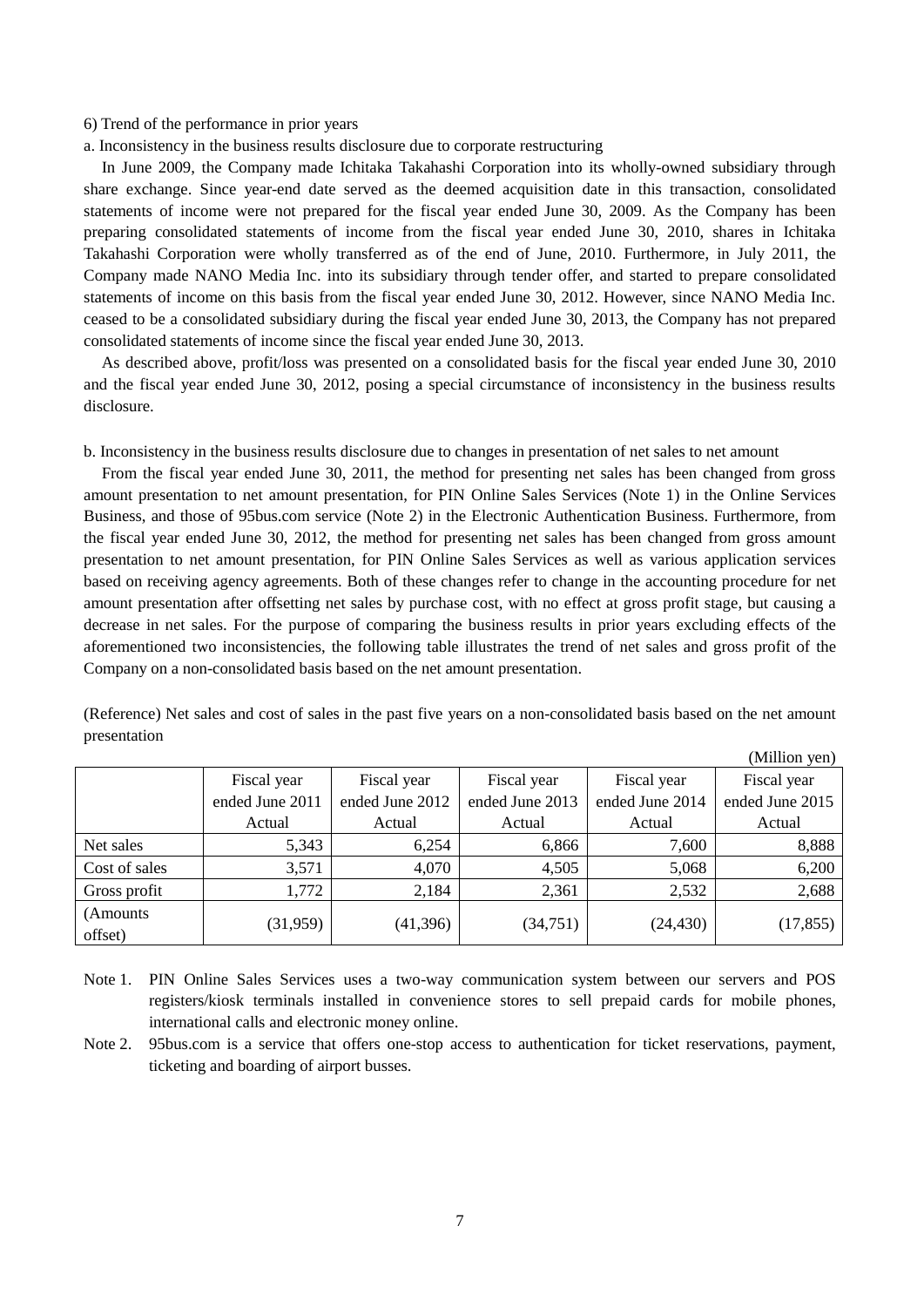## 2. Corporate Group Overview

The Company conducts businesses centered on provision of payment and authentication services that connects business operators and consumers.

## [Operations Diagram]

Operations diagram of the Company is as follows.

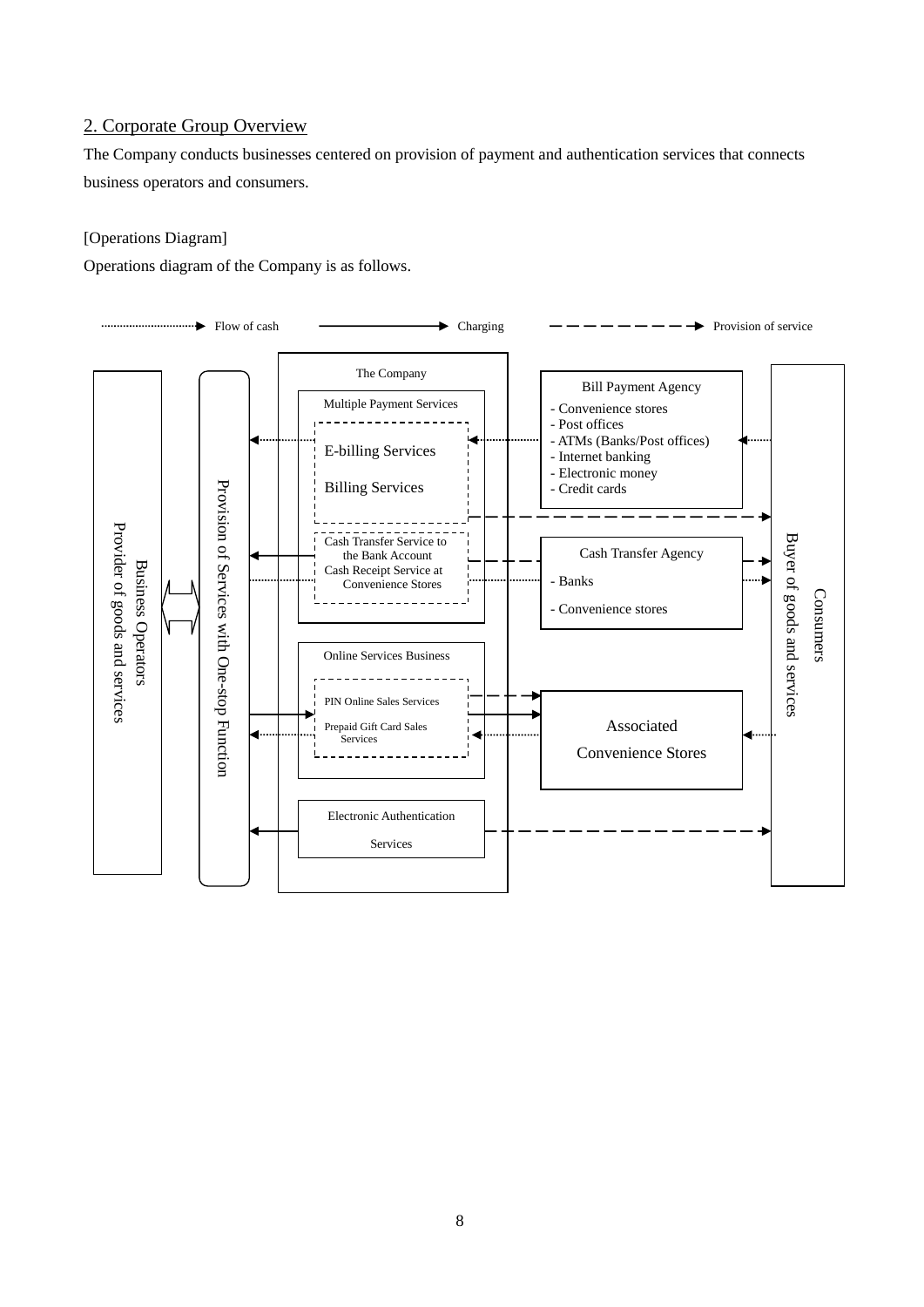## 3. Management Policy

(1) Basic Policies on the Management of the Company

Action policies of the Company are as follows.

- Contribute to society by continuously making "systems that would be handy to have."
- Proposing and spreading such "systems" to the whole world.
- Distributing the income gained from this to employees, shareholders and our next investment.

Taking full advantage of our management resources, we will continue to develop and propose new value, and work on improving our stable and sustainable corporate value and contribution to society without changing this basic stance.

(2) Target Management Index

We have set the numerical targets stated in the "Medium Term Three-Year Management Plan (July 2013 - June 2016)" announced in August 2013, as our management index.

1) Target operating income for the fiscal year ending June 30, 2016: ¥2.0 billion

In the final year of the Medium Term Management Plan, fiscal year ending June 30, 2016, we will unite and aim to reach an operating income of ¥2.0 billion (143% compared to the fiscal year ended June 30, 2013). We will continue to establish the foundation for further profit growth in the future.

As we do not have specific plans regarding M&As, it is excluded from our numerical target, but if there is an opportunity that we can expect the benefit of synergy, we will actively engage in it.

2) Returning 100% of profit to our shareholders during the Medium Term Management Plan

The payment business, where financial soundness is extremely important, is the core of the Company. We will maintain sufficient cash on hand as funds for maintaining our creditworthiness, expanding our core business and developing new business. Meanwhile, as we have already determined our financial soundness to be fully adequate as it is, we will make returns to all of our shareholders more dynamically.

- A) Excluding extraordinary factors, we aim to raise the dividend payout ratio during the Medium Term Management Plan from the previous 33.3% to 50%, and return a stable, high yield to all of our shareholders.
- B) We will return 100% of profit to shareholders by appropriating the entire balance after the dividend payment from income after income taxes for purchase and retirement of treasury shares. (Treasury shares currently held will be retired excluding treasury shares to respond to demand for sale of shares and for Board Benefit Trust (J-ESOP), and the use of newly purchased treasury shares shall be limited to those for stock options, etc. for achieving targets, with the remaining shares to be retired.)
- 3) Target ROE for the fiscal year ending June 30, 2016: 15%

While steadily promoting our growth strategy and further enhancing profitability, by increasing the dividend to shareholders and purchasing and retiring treasury shares, we aim to improve ROE and increase EPS. With these measures, we set our target ROE to 15% or more for the final year of our Medium Term Three-Year Management Plan (fiscal year ending June 30, 2016).

(3) The Company's Medium to Long Term Management Strategy and Issues to be Addressed

The Company's business domain is the EC market (and non-face-to-face payment market), which has maintained a soaring growth rate, and we have improved our performance by establishing highly competitive schemes in this market. However, business schemes have their own life cycles, and obsolescence cannot be avoided if we remain complacent, therefore we will continue to pursue further evolution of our current business schemes and work on development of new businesses.

We recognize the essence of IT to be systems that allow value producers to connect directly with end users and sell their products and services beyond the constraints of time and space. We will achieve continuous profit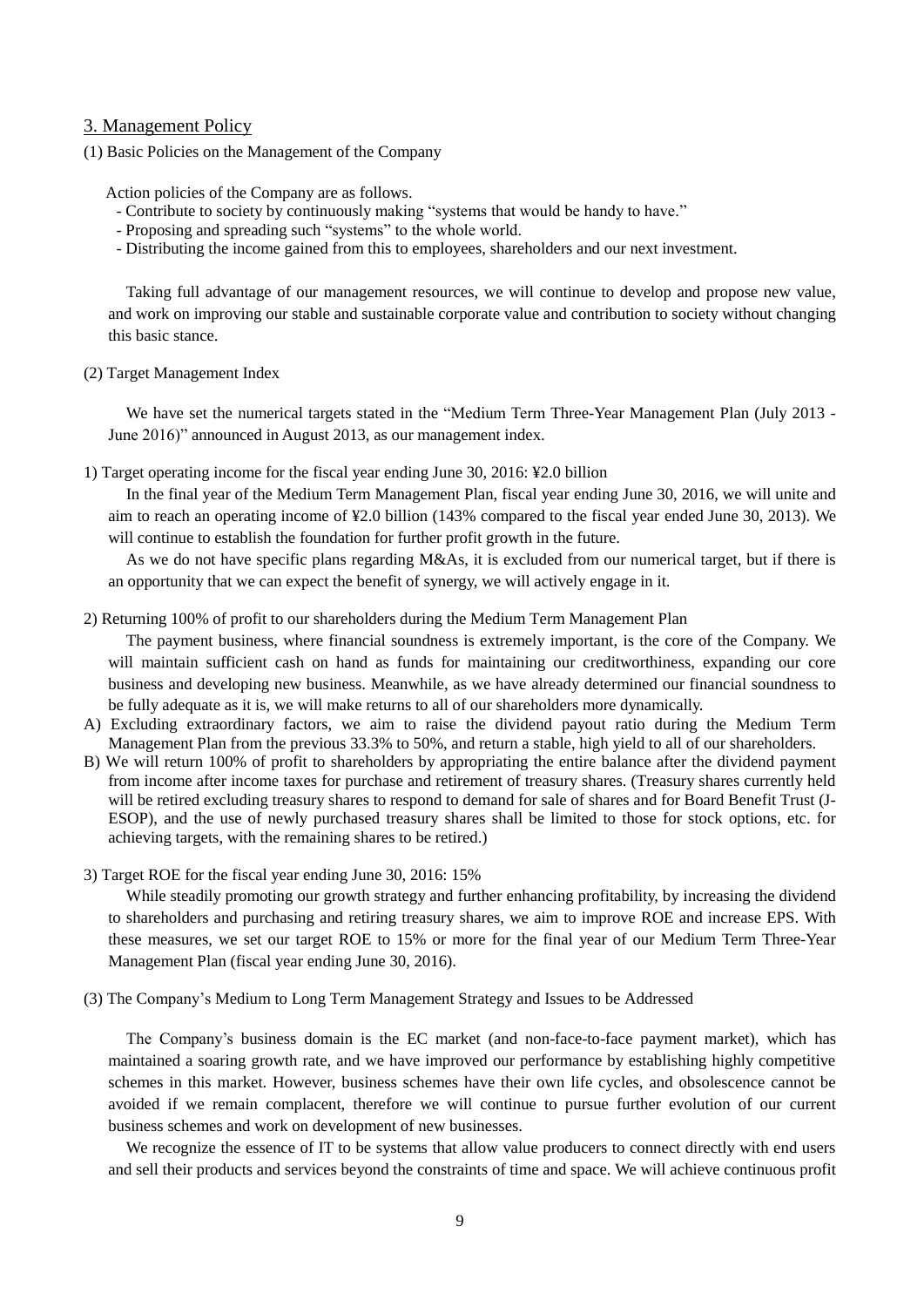growth by keeping convenient, advanced payment platforms as our core, while expanding peripheral services.

Our two concrete priority measures are "the establishment of business schemes responsible for the next generation" and "*kaizen*" (expanding functions, stable system operation and cost performance improvement, in other words building a muscular corporate structure), and we will continue to concentrate our resources on these two measures.

1) Promoting innovative direct sales model for bus tickets in cooperation with bus operators

In March 2001, the Company put into commercial use for the first time in Japan a service that allowed customers to purchase reserved tickets for inter-city highway buses 24 hours a day at convenience stores. Since then we have made contracts with over 100 different bus operators, and now offer ticketing for several hundred bus routes.

In the electronic ticket field, we have accumulated results and knowledge of ticketing and authentication, starting with mobile phone airplane tickets. A large scale integrated model, which could be called the compilation of the acquired knowledge, was developed for inter-city highway buses. This model is an innovative service that can improve convenience for both bus operators and users dramatically, and part of it was released in December 2014. In the future, we will work on developing smartphone apps that can further improve the convenience of consumers. Based on our trust relationship with the bus operators cultivated over many years, we will work to expand applicable routes and popularization of smartphone apps.

2) Developing and providing services for consumers

The core of our payment service is the sales payment collection model for business operators, but by providing a convenient concierge function as a smartphone application in addition to this, we will develop an agency service for consumers, who will be making payments.

3) Expanding functionality of our value transfer platform (expansion of existing services)

In the receiving agency service and payment agency service, which are our core service, by expanding the methods we provide in line with the changing times, we will continue our evolution to be a more convenient platform.

## 4) Stable system operation and improved cost performance

The amount of data processed by our data centers has increased dramatically over the past few years. As real time processing is a major feature of our services, we recognize stable operation of the system to be extremely important.

We will work on establishing an internal structure and training system to simultaneously realize stable operation and operating cost reduction as priority issues at our Sapporo Office. Specifically, based on the capital investment efficiency and cost measurement for each service visualized in the "cost component analysis system," we will promote automation and efficiency of operations.

## (4) Other Important Matters on Management of the Company

There is no relevant information.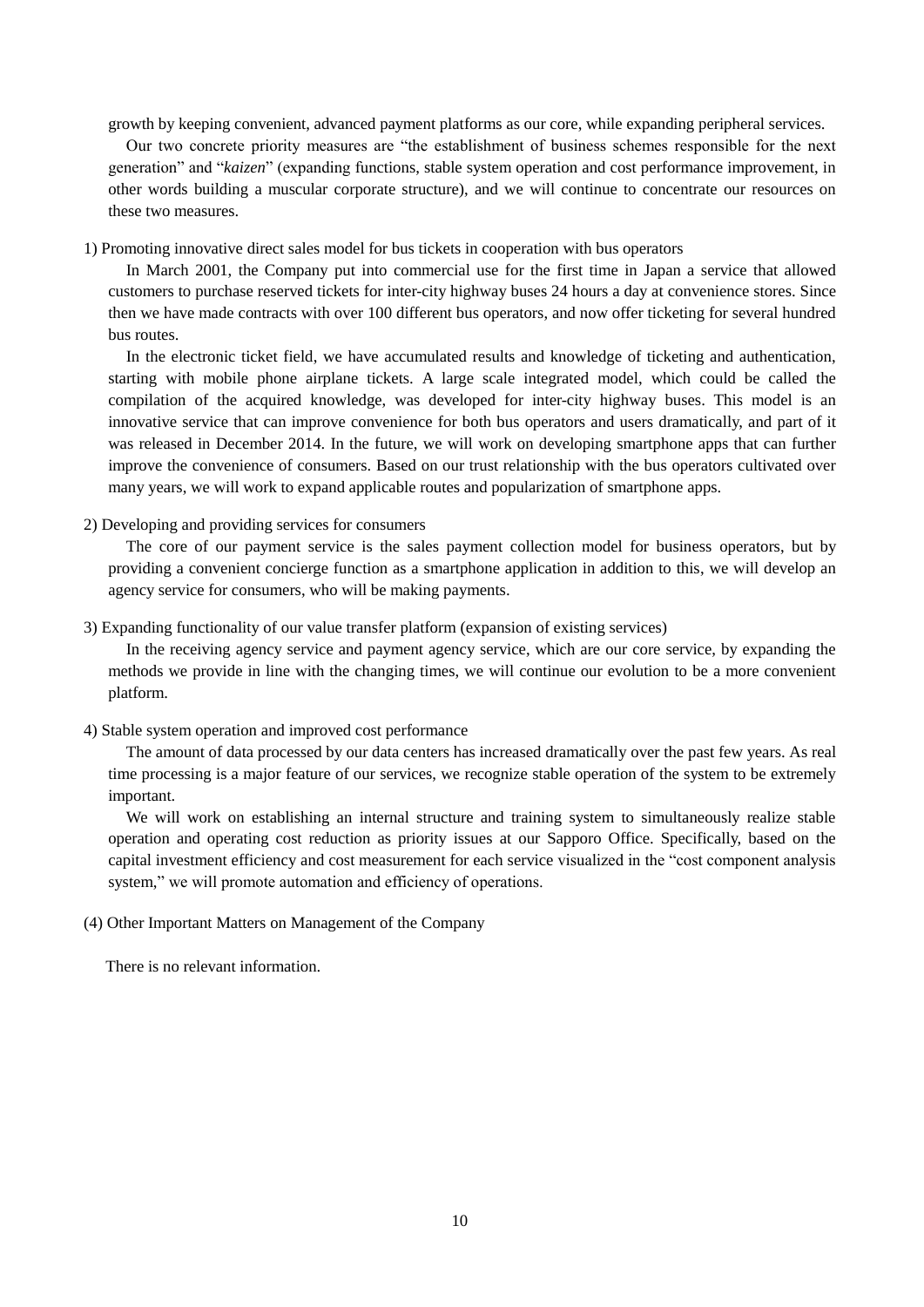## 4. Basic Principle on the Selection of Accounting Standards

The Company's policy, for the time being, is to prepare the financial statements in accordance with J-GAAP, in consideration of the comparability of financial statements over time as well as between companies.

With respect to the adoption of IFRS, the Company will make decision as appropriate, in view of the circumstances both in Japan and abroad.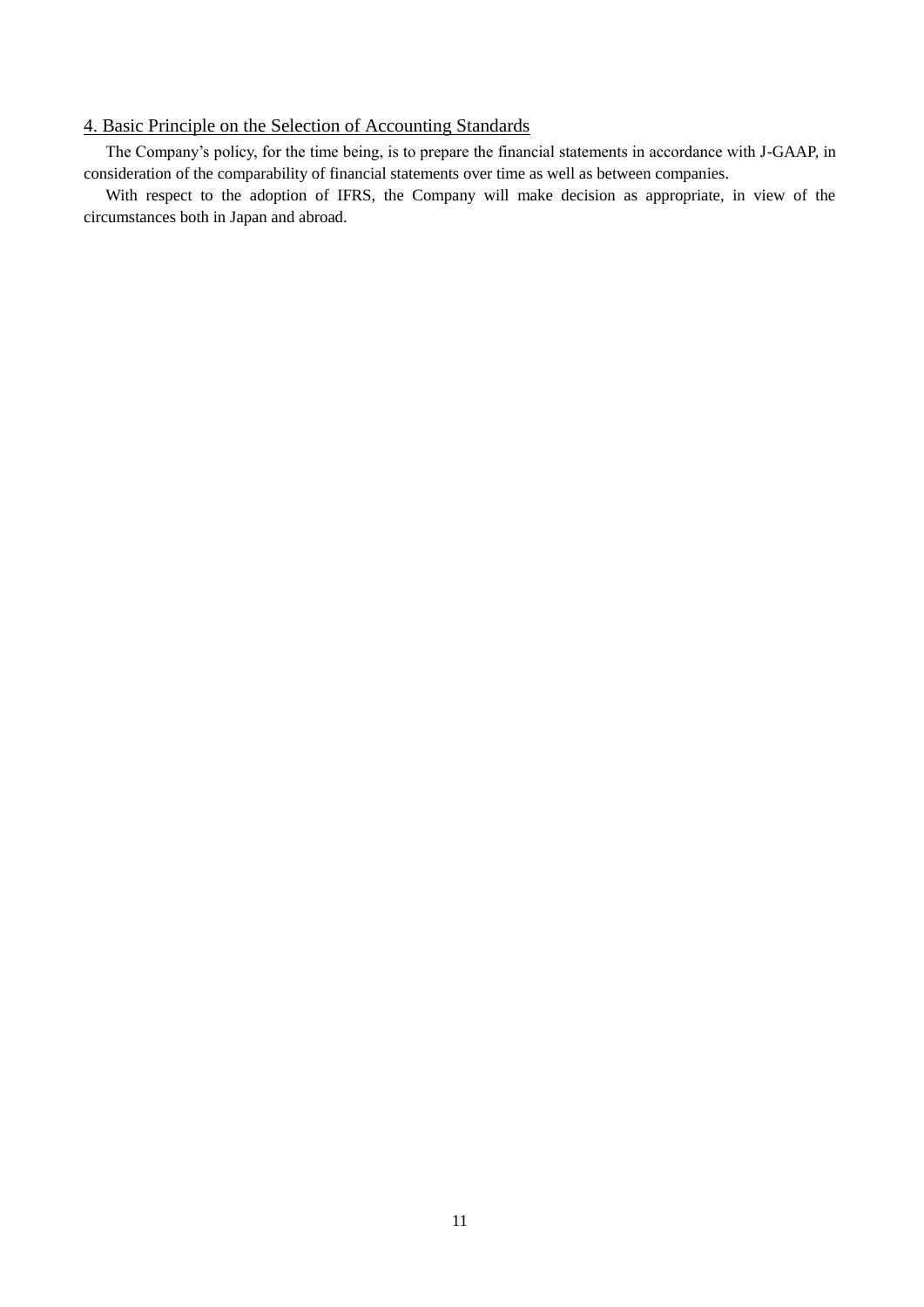## 5. Financial Statements

(1) Balance Sheet

(Thousand yen)

|                                     | As of June 30, 2014 | As of June 30, 2015 |
|-------------------------------------|---------------------|---------------------|
| Assets                              |                     |                     |
| Current assets                      |                     |                     |
| Cash and deposits                   | 13,801,071          | 13,293,918          |
| Accounts receivable - trade         | 443,736             | 464,908             |
| Operating accounts receivable       | 845,583             | 725,439             |
| Securities                          | 4,002,615           | 2,999,733           |
| Merchandise                         | 3,043               | 2,741               |
| Work in process                     | 666                 | 5,509               |
| Supplies                            | 2,300               | 1,816               |
| Prepaid expenses                    | 22,298              | 22,127              |
| Deferred tax assets                 | 23,000              | 25,664              |
| Other                               | 172,262             | 449,045             |
| Total current assets                | 19,316,579          | 17,990,905          |
| Non-current assets                  |                     |                     |
| Property, plant and equipment       |                     |                     |
| <b>Buildings</b>                    | 248,866             | 248,866             |
| Accumulated depreciation            | (104, 926)          | (114, 158)          |
| Buildings, net                      | 143,940             | 134,708             |
| <b>Structures</b>                   | 9,779               | 9,779               |
| Accumulated depreciation            | (8,535)             | (8, 742)            |
| Structures, net                     | 1,244               | 1,037               |
| Tools, furniture and fixtures       | 948,954             | 654,588             |
| Accumulated depreciation            | (785, 745)          | (509, 584)          |
| Tools, furniture and fixtures, net  | 163,208             | 145,003             |
| Land                                | 136,266             | 136,266             |
| Leased assets                       | 8,102               | 8,102               |
| Accumulated depreciation            | (5,666)             | (6, 840)            |
| Leased assets, net                  | 2,435               | 1,262               |
| Construction in progress            | 25,755              | 19,701              |
| Total property, plant and equipment | 472,851             | 437,979             |
| Intangible assets                   |                     |                     |
| Trademark right                     | 764                 | 1,015               |
| Software                            | 483,602             | 432,416             |
| Total intangible assets             | 484,366             | 433,431             |
| Investments and other assets        |                     |                     |
| Investment securities               | 803,112             | 509,095             |
| Long-term prepaid expenses          | 63,743              | 53,179              |
| Guarantee deposits                  | 49,014              | 49,014              |
| Deferred tax assets                 | 125,732             | 100,438             |
| Other                               | 44,712              | 93,342              |
| Total investments and other assets  | 1,086,314           | 805,070             |
| Total non-current assets            | 2,043,532           | 1,676,481           |
| Total assets                        | 21,360,112          | 19,667,387          |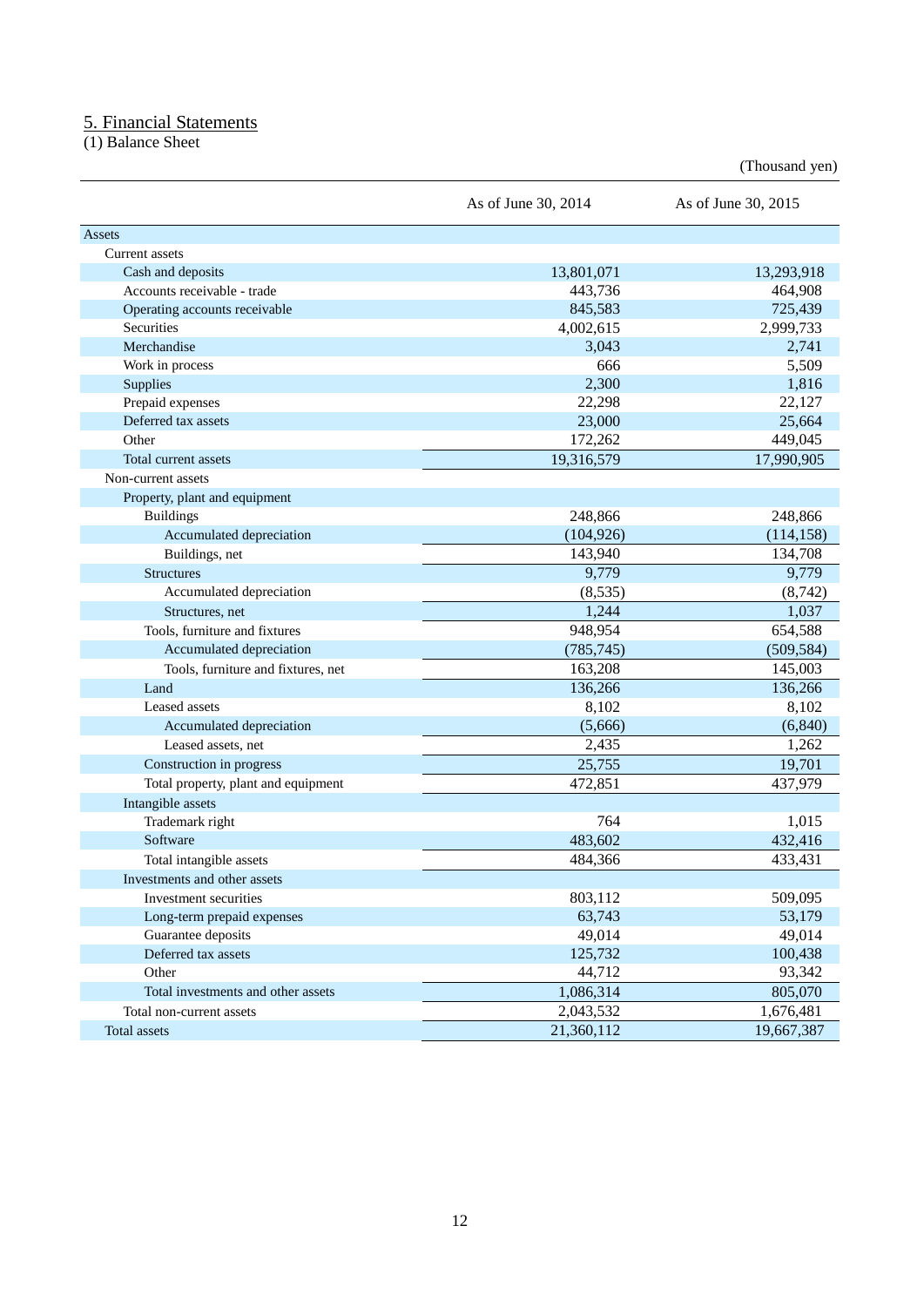(Thousand yen)

|                                                       | As of June 30, 2014 | As of June 30, 2015 |
|-------------------------------------------------------|---------------------|---------------------|
| Liabilities                                           |                     |                     |
| Current liabilities                                   |                     |                     |
| Accounts payable - trade                              | 334,623             | 434,101             |
| Operating accounts payable                            | 1,615,064           | 1,356,850           |
| Current portion of long-term loans payable            | 10,000              |                     |
| Lease obligations                                     | 1,296               | 1,365               |
| Accounts payable - other                              | 198,945             | 185,486             |
| Accrued expenses                                      | 15,895              | 10,928              |
| Income taxes payable                                  | 309,560             | 351,350             |
| Advances received                                     | 5,636               | 3,805               |
| Deposits received                                     | 73,425              | 204,524             |
| Receiving agency deposits                             | $*10,436,879$       | 8,732,688<br>$\ast$ |
| Other                                                 | 4,232               | 3,899               |
| Total current liabilities                             | 13,005,559          | 11,285,000          |
| Non-current liabilities                               |                     |                     |
| Long-term loans payable                               |                     |                     |
| Lease obligations                                     | 1,503               | 115                 |
| Provision for granting of shares                      | 24,481              | 25,314              |
| Provision for directors' retirement benefits          |                     |                     |
| Asset retirement obligations                          | 6,647               | 6,745               |
| Long-term accounts payable - other                    | 119,007             | 119,007             |
| Other                                                 | 8,271               | 12,940              |
| Total non-current liabilities                         | 159,910             | 164,123             |
| <b>Total liabilities</b>                              | 13,165,469          | 11,449,123          |
| Net assets                                            |                     |                     |
| Shareholders' equity                                  |                     |                     |
| Capital stock                                         | 667,782             | 667,782             |
| Capital surplus                                       |                     |                     |
| Legal capital surplus                                 | 3,509,216           | 3,509,216           |
| Total capital surplus                                 | 3,509,216           | 3,509,216           |
| Retained earnings                                     |                     |                     |
| Legal retained earnings                               | 22,010              | 22,010              |
| Other retained earnings                               |                     |                     |
| Reserve for special depreciation                      | 7,158               | 6,117               |
| General reserve                                       | 3,160,000           | 3,160,000           |
| Retained earnings brought forward                     | 1,416,722           | 1,463,537           |
| Total retained earnings                               | 4,605,891           | 4,651,664           |
| Treasury shares                                       | (626, 753)          | (650,078)           |
| Total shareholders' equity                            | 8,156,136           | 8,178,584           |
| Valuation and translation adjustments                 |                     |                     |
| Valuation difference on available-for-sale securities |                     | 202                 |
| Subscription rights to shares                         | 38,506              | 39,475              |
| Total net assets                                      | 8,194,642           | 8,218,263           |
| Total liabilities and net assets                      | 21,360,112          | 19,667,387          |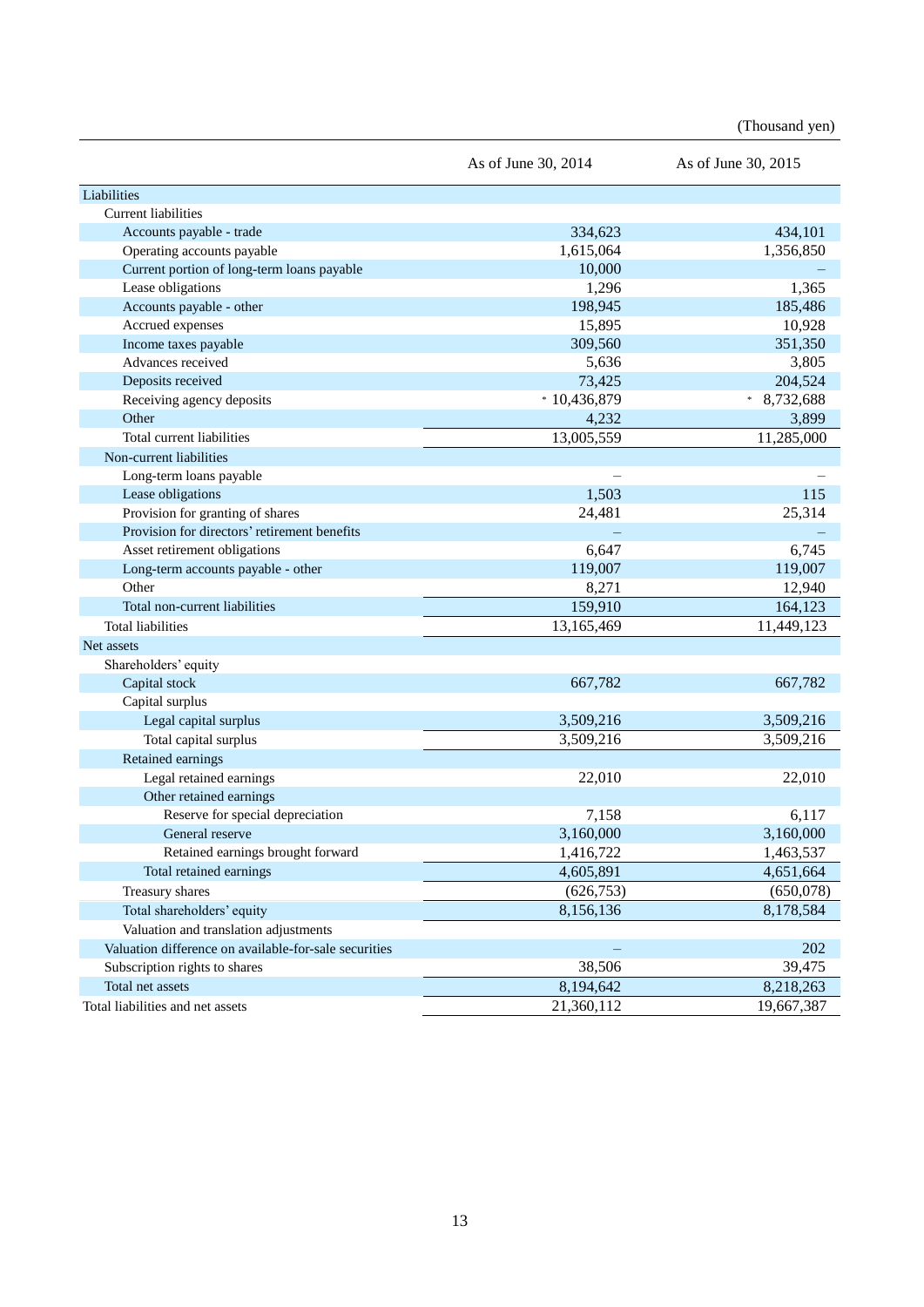## (2) Statements of Income

|                                                     |                                            | (Thousand yen)                             |
|-----------------------------------------------------|--------------------------------------------|--------------------------------------------|
|                                                     | For the fiscal year ended<br>June 30, 2014 | For the fiscal year ended<br>June 30, 2015 |
| Net sales                                           |                                            |                                            |
| Multiple Payment Services sales                     | 7,056,297                                  | 8,442,932                                  |
| <b>Online Services Business sales</b>               | 500,590                                    | 400,523                                    |
| <b>Electronic Authentication Services sales</b>     | 43,742                                     | 45,312                                     |
| Total net sales                                     | 7,600,629                                  | 8,888,769                                  |
| Cost of sales                                       |                                            |                                            |
| Cost of sales of Multiple Payment Services          | 4,940,609                                  | 6,093,904                                  |
| Cost of sales of Online Services Business           | 95,935                                     | 73,949                                     |
| Cost of sales of Electronic Authentication Services | 31,837                                     | 32,258                                     |
| Total cost of sales                                 | 5,068,383                                  | 6,200,113                                  |
| Gross profit                                        | 2,532,246                                  | 2,688,656                                  |
| Selling, general and administrative expenses        | 1,058,441                                  | 1,050,721                                  |
| Operating income                                    | 1,473,805                                  | 1,637,934                                  |
| Non-operating income                                |                                            |                                            |
| Interest income                                     | 2,594                                      | 1,685                                      |
| Interest on securities                              | 28,899                                     | 18,088                                     |
| Dividend income                                     |                                            | 83                                         |
| Other                                               | 4,156                                      | 3,633                                      |
| Total non-operating income                          | 35,650                                     | 23,491                                     |
| Non-operating expenses                              |                                            |                                            |
| Interest expenses                                   | 356                                        | 108                                        |
| Litigation expenses                                 | 3,451                                      | 25,000                                     |
| Listing-related expenses                            | 13,000                                     | 6,000                                      |
| Consumption taxes for prior periods                 |                                            | 109,100                                    |
| Other                                               | 3,709                                      | 1,022                                      |
| Total non-operating expenses                        | 20,517                                     | 141,231                                    |
| Ordinary income                                     | 1,488,937                                  | 1,520,194                                  |
| <b>Extraordinary losses</b>                         |                                            |                                            |
| <b>Impairment</b> loss                              | 22,745                                     |                                            |
| Loss on sales of shares of subsidiaries             |                                            |                                            |
| Total extraordinary losses                          | 22,745                                     |                                            |
| Income before income taxes                          | 1,466,192                                  | 1,520,194                                  |
| Income taxes - current                              | 530,540                                    | 595,819                                    |
| Income taxes for prior periods                      |                                            | (36,280)                                   |
| Income taxes - deferred                             | 22,469                                     | 22,534                                     |
| Total income taxes                                  | 553,009                                    | 582,073                                    |
| Net income                                          | 913,183                                    | 938,121                                    |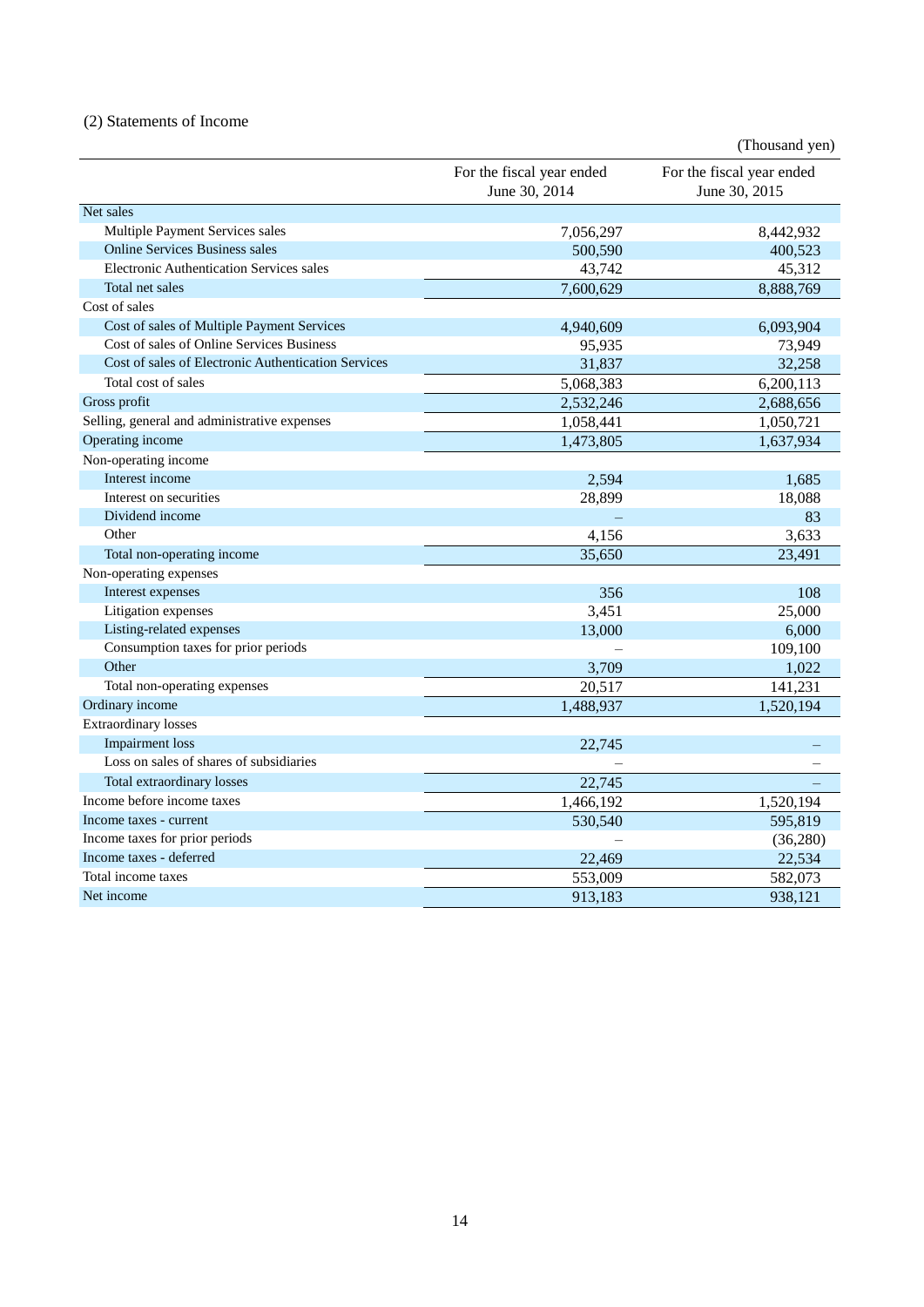#### (3) Statement of Changes in Equity

Fiscal year ended June 30, 2014 (from July 1, 2013 to June 30, 2014)

(Thousand yen)

|                                                            | Shareholders' equity |                          |                          |                               |                                        |                 |                                            |                            |  |
|------------------------------------------------------------|----------------------|--------------------------|--------------------------|-------------------------------|----------------------------------------|-----------------|--------------------------------------------|----------------------------|--|
|                                                            |                      | Capital surplus          |                          | Retained earnings             |                                        |                 |                                            |                            |  |
|                                                            |                      |                          |                          | Other retained earnings       |                                        |                 |                                            |                            |  |
|                                                            | Capital<br>stock     | Legal capital<br>surplus | Total capital<br>surplus | Legal<br>retained<br>earnings | Reserve for<br>special<br>depreciation | General reserve | Retained<br>earnings<br>brought<br>forward | Total retained<br>earnings |  |
| Balance at beginning of<br>current period                  | 667,782              | 3,509,216                | 3,509,216                | 22,010                        | 8,590                                  | 4,360,000       | 760,167                                    | 5,150,767                  |  |
| Changes of items<br>during period                          |                      |                          |                          |                               |                                        |                 |                                            |                            |  |
| Reversal of reserve<br>for special<br>depreciation         |                      |                          |                          |                               | (1, 431)                               |                 | 1.431                                      |                            |  |
| Reversal of general<br>reserve                             |                      |                          |                          |                               |                                        | (1,200,000)     | 1.200.000                                  | $\sim$                     |  |
| Dividends of surplus                                       |                      |                          |                          |                               |                                        |                 | (250,953)                                  | (250, 953)                 |  |
| Net income                                                 |                      |                          |                          |                               |                                        |                 | 913,183                                    | 913,183                    |  |
| Purchase of treasury<br>shares                             |                      |                          |                          |                               |                                        |                 |                                            |                            |  |
| Disposal of treasury<br>shares                             |                      |                          |                          |                               |                                        |                 | (1,207,106)                                | (1,207,106)                |  |
| Net changes of items<br>other than<br>shareholders' equity |                      |                          |                          |                               |                                        |                 |                                            |                            |  |
| Total changes of items<br>during period                    | ٠                    | ÷                        | $\sim$                   | $\sim$                        | (1, 431)                               | (1,200,000)     | 656,555                                    | (544, 876)                 |  |
| Balance at end of<br>current period                        | 667,782              | 3,509,216                | 3,509,216                | 22,010                        | 7,158                                  | 3,160,000       | 1,416,722                                  | 4,605,891                  |  |

|                                                               | Shareholders' equity |                                  | Valuation                                          |                                     |                  |
|---------------------------------------------------------------|----------------------|----------------------------------|----------------------------------------------------|-------------------------------------|------------------|
|                                                               | Treasury<br>shares   | Total<br>Shareholders'<br>equity | difference on<br>available-for-<br>sale securities | Subscription<br>rights to<br>shares | Total net assets |
| Balance at beginning<br>of current period                     | (1,352,865)          | 7,974,901                        |                                                    | 22,577                              | 7,997,479        |
| Changes of items<br>during period                             |                      |                                  |                                                    |                                     |                  |
| Reversal of reserve<br>for special<br>depreciation            |                      |                                  |                                                    |                                     |                  |
| Reversal of general<br>reserve                                |                      | ٠                                |                                                    |                                     |                  |
| Dividends of<br>surplus                                       |                      | (250,953)                        |                                                    |                                     | (250,953)        |
| Net income                                                    |                      | 913,183                          |                                                    |                                     | 913,183          |
| Purchase of<br>treasury shares                                | (481, 550)           | (481, 550)                       |                                                    |                                     | (481, 550)       |
| Disposal of treasury<br>shares                                | 1,207,662            | 555                              |                                                    |                                     | 555              |
| Net changes of<br>items other than<br>shareholders'<br>equity |                      |                                  |                                                    | 15,928                              | 15,928           |
| Total changes of items<br>during period                       | 726,111              | 181,235                          |                                                    | 15,928                              | 197,163          |
| Balance at end of<br>current period                           | (626, 753)           | 8,156,136                        |                                                    | 38,506                              | 8,194,642        |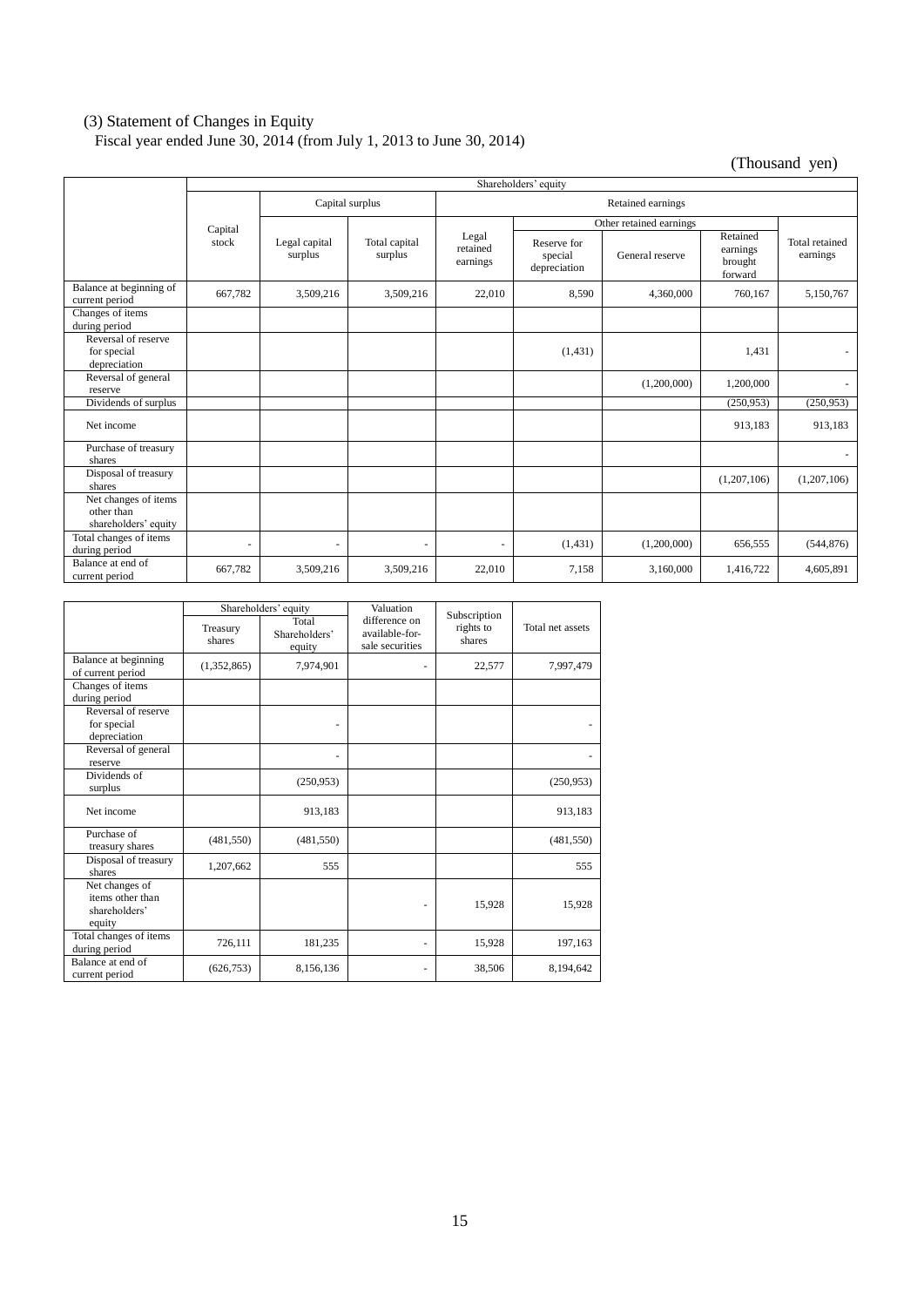## Fiscal year ended June 30, 2015 (from July 1, 2014 to June 30, 2015)

(Thousand yen)

|                                                                                | Shareholders' equity |                          |                          |                            |                                        |                          |                                            |                            |  |  |
|--------------------------------------------------------------------------------|----------------------|--------------------------|--------------------------|----------------------------|----------------------------------------|--------------------------|--------------------------------------------|----------------------------|--|--|
|                                                                                | Capital surplus      |                          |                          | Retained earnings          |                                        |                          |                                            |                            |  |  |
|                                                                                |                      |                          |                          |                            |                                        |                          |                                            |                            |  |  |
|                                                                                |                      |                          |                          |                            |                                        | Other retained earnings  |                                            |                            |  |  |
|                                                                                | Capital stock        | Legal capital<br>surplus | Total capital<br>surplus | Legal retained<br>earnings | Reserve for<br>special<br>depreciation | General<br>reserve       | Retained<br>earnings<br>brought<br>forward | Total retained<br>earnings |  |  |
| Balance at beginning of<br>current period                                      | 667,782              | 3,509,216                | 3,509,216                | 22,010                     | 7,158                                  | 3,160,000                | 1,416,722                                  | 4,605,891                  |  |  |
| Changes of items during<br>period                                              |                      |                          |                          |                            |                                        |                          |                                            |                            |  |  |
| Reversal of reserve for<br>special depreciation                                |                      |                          |                          |                            | (1, 431)                               |                          | 1,431                                      |                            |  |  |
| Increase in reserve for<br>special depreciation<br>from changes in tax<br>rate |                      |                          |                          |                            | 390                                    |                          | (390)                                      |                            |  |  |
| Reversal of general<br>reserve                                                 |                      |                          |                          |                            |                                        |                          |                                            |                            |  |  |
| Dividends of surplus                                                           |                      |                          |                          |                            |                                        |                          | (457, 208)                                 | (457, 208)                 |  |  |
| Net income                                                                     |                      |                          |                          |                            |                                        |                          | 938,121                                    | 938,121                    |  |  |
| Purchase of treasury<br>shares                                                 |                      |                          |                          |                            |                                        |                          |                                            |                            |  |  |
| Disposal of treasury<br>shares                                                 |                      |                          |                          |                            |                                        |                          | (4,019)                                    | (4,019)                    |  |  |
| Retirement of treasury<br>shares                                               |                      |                          |                          |                            |                                        |                          | (431, 119)                                 | (431, 119)                 |  |  |
| Net changes of items<br>other than<br>shareholders' equity                     |                      |                          |                          |                            |                                        |                          |                                            |                            |  |  |
| Total changes of items<br>during period                                        | ٠                    | $\sim$                   | $\overline{\phantom{a}}$ | $\sim$                     | (1,041)                                | $\overline{\phantom{a}}$ | 46,814                                     | 45,773                     |  |  |
| Balance at end of current<br>period                                            | 667,782              | 3,509,216                | 3,509,216                | 22,010                     | 6.117                                  | 3.160,000                | 1,463,537                                  | 4,651,664                  |  |  |

|                                                                                | Shareholders' equity |                                  | Valuation                                          |                                  |                     |
|--------------------------------------------------------------------------------|----------------------|----------------------------------|----------------------------------------------------|----------------------------------|---------------------|
|                                                                                | Treasury<br>shares   | Total<br>Shareholders'<br>equity | difference on<br>available-for-<br>sale securities | Subscription<br>rights to shares | Total net<br>assets |
| Balance at beginning of<br>current period                                      | (626, 753)           | 8,156,136                        |                                                    | 38,506                           | 8,194,642           |
| Changes of items during<br>period                                              |                      |                                  |                                                    |                                  |                     |
| Reversal of reserve for<br>special depreciation                                |                      |                                  |                                                    |                                  |                     |
| Increase in reserve for<br>special depreciation<br>from changes in tax<br>rate |                      |                                  |                                                    |                                  |                     |
| Reversal of general<br>reserve                                                 |                      |                                  |                                                    |                                  |                     |
| Dividends of surplus                                                           |                      | (457, 208)                       |                                                    |                                  | (457, 208)          |
| Net income                                                                     |                      | 938,121                          |                                                    |                                  | 938,121             |
| Purchase of treasury<br>shares                                                 | (464, 938)           | (464, 938)                       |                                                    |                                  | (464, 938)          |
| Disposal of treasury<br>shares                                                 | 10,493               | 6,473                            |                                                    |                                  | 6,473               |
| Retirement of treasury<br>shares                                               | 431,119              |                                  |                                                    |                                  |                     |
| Net changes of items<br>other than<br>shareholders' equity                     |                      |                                  | 202                                                | 969                              | 1,172               |
| Total changes of items<br>during period                                        | (23, 324)            | 22,448                           | 202                                                | 969                              | 23,620              |
| Balance at end of current<br>period                                            | (650,078)            | 8,178,584                        | 202                                                | 39,475                           | 8,218,263           |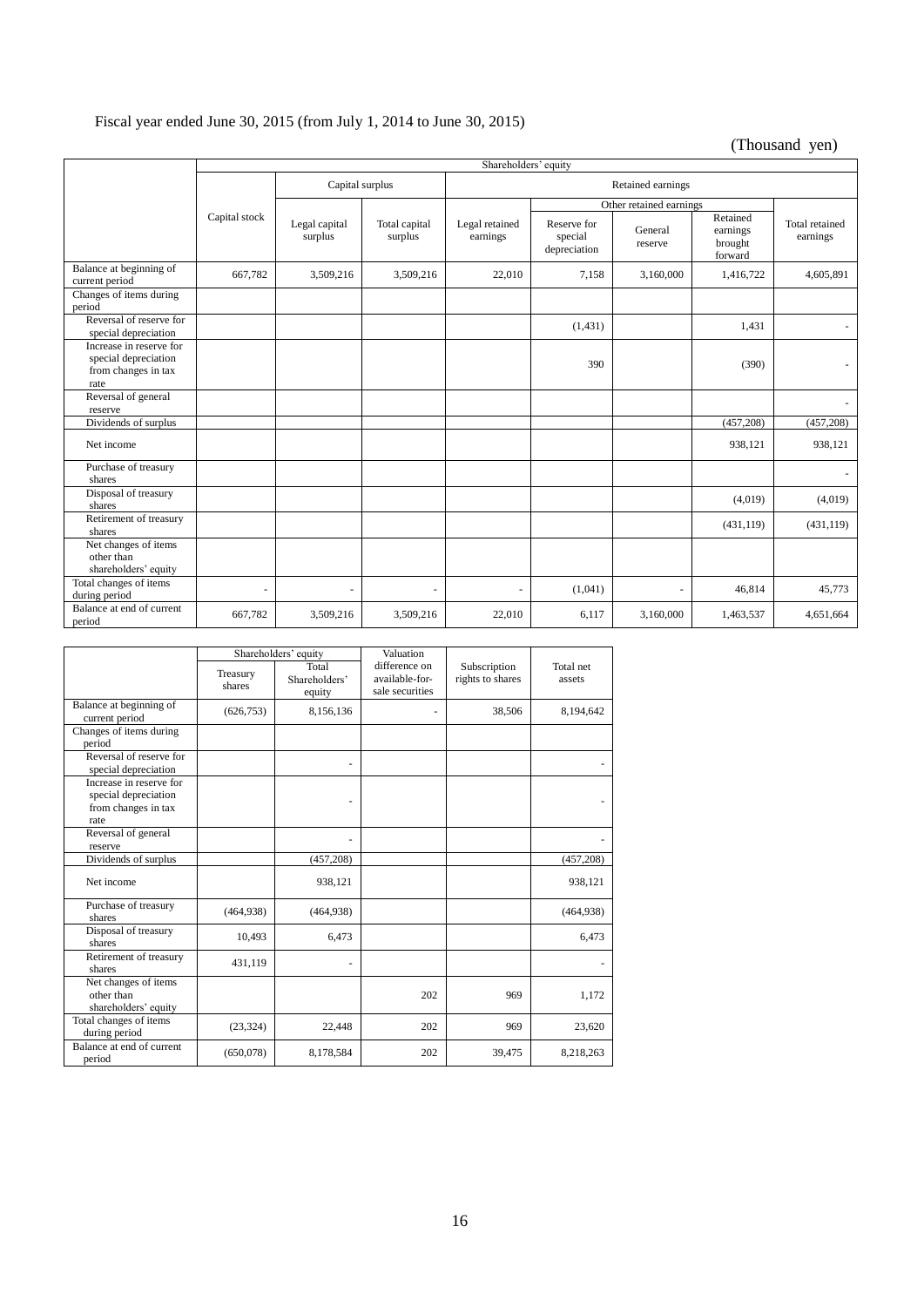## (4) Statement of Cash Flows

|                                                                        |                                            | (Thousand yen)                             |
|------------------------------------------------------------------------|--------------------------------------------|--------------------------------------------|
|                                                                        | For the fiscal year ended<br>June 30, 2014 | For the fiscal year ended<br>June 30, 2015 |
| Cash flows from operating activities                                   |                                            |                                            |
| Income before income taxes                                             | 1,466,192                                  | 1,520,194                                  |
| Depreciation                                                           | 219,244                                    | 219,325                                    |
| Impairment loss                                                        | 22,745                                     |                                            |
| Interest and dividend income                                           | (31, 494)                                  | (19, 857)                                  |
| Interest expenses                                                      | 356                                        | 108                                        |
| Increase (decrease) in provision for directors' retirement<br>benefits | (213,507)                                  |                                            |
| Decrease (increase) in operating accounts receivable                   | 410,235                                    | 120,144                                    |
| Decrease (increase) in notes and accounts receivable -<br>trade        | (19, 813)                                  | (21, 171)                                  |
| Decrease (increase) in inventories                                     | (426)                                      | (4,056)                                    |
| Increase (decrease) in operating accounts payable                      | (806, 787)                                 | (258, 213)                                 |
| Increase (decrease) in notes and accounts payable -<br>trade           | 34,753                                     | 99,477                                     |
| Increase (decrease) in receiving agency deposits                       | 1,496,797                                  | (1,704,190)                                |
| Other, net                                                             | 168,265                                    | (178, 389)                                 |
| Subtotal                                                               | 2,746,561                                  | (226, 628)                                 |
| Interest and dividend income received                                  | 28,226                                     | 31,564                                     |
| Interest expenses paid                                                 | (374)                                      | (118)                                      |
| Payments for directors' retirement benefits                            | (94, 500)                                  |                                            |
| Income taxes paid                                                      | (443, 444)                                 | (517, 401)                                 |
| Net cash provided by (used in) operating activities                    | 2,236,468                                  | (712, 583)                                 |
| Cash flows from investing activities                                   |                                            |                                            |
| Purchase of securities                                                 | (1,401,306)                                | (4,298,587)                                |
| Proceeds from redemption of securities                                 | 1,000,000                                  | 3,400,000                                  |
| Purchase of property, plant and equipment                              | (66, 912)                                  | (52, 156)                                  |
| Purchase of intangible assets                                          | (273, 391)                                 | (105, 535)                                 |
| Payments into time deposits                                            | (1,200,000)                                | (1,100,000)                                |
| Proceeds from withdrawal of time deposits                              | 600,000                                    | 1,100,000                                  |
| Purchase of investment securities                                      |                                            | (6,106)                                    |
| Proceeds from redemption of investment securities                      |                                            | 300,000                                    |
| Net cash provided by (used in) investing activities                    | (1,341,609)                                | (762, 386)                                 |
| Cash flows from financing activities                                   |                                            |                                            |
| Purchase of treasury shares                                            | (481, 550)                                 | (464, 938)                                 |
| Repayments of long-term loans payable                                  | (20,000)                                   | (10,000)                                   |
| Repayments of lease obligations                                        | (1,274)                                    | (1,319)                                    |
| Cash dividends paid                                                    | (250, 405)                                 | (457, 550)                                 |
| Net cash provided by (used in) financing activities                    | (753, 229)                                 | (933, 808)                                 |
| Net increase (decrease) in cash and cash equivalents                   | 141,629                                    | (2,408,777)                                |
| Cash and cash equivalents at beginning of period                       | 15,560,800                                 | 15,702,429                                 |
| Cash and cash equivalents at end of period                             | 15,702,429                                 | 13,293,652                                 |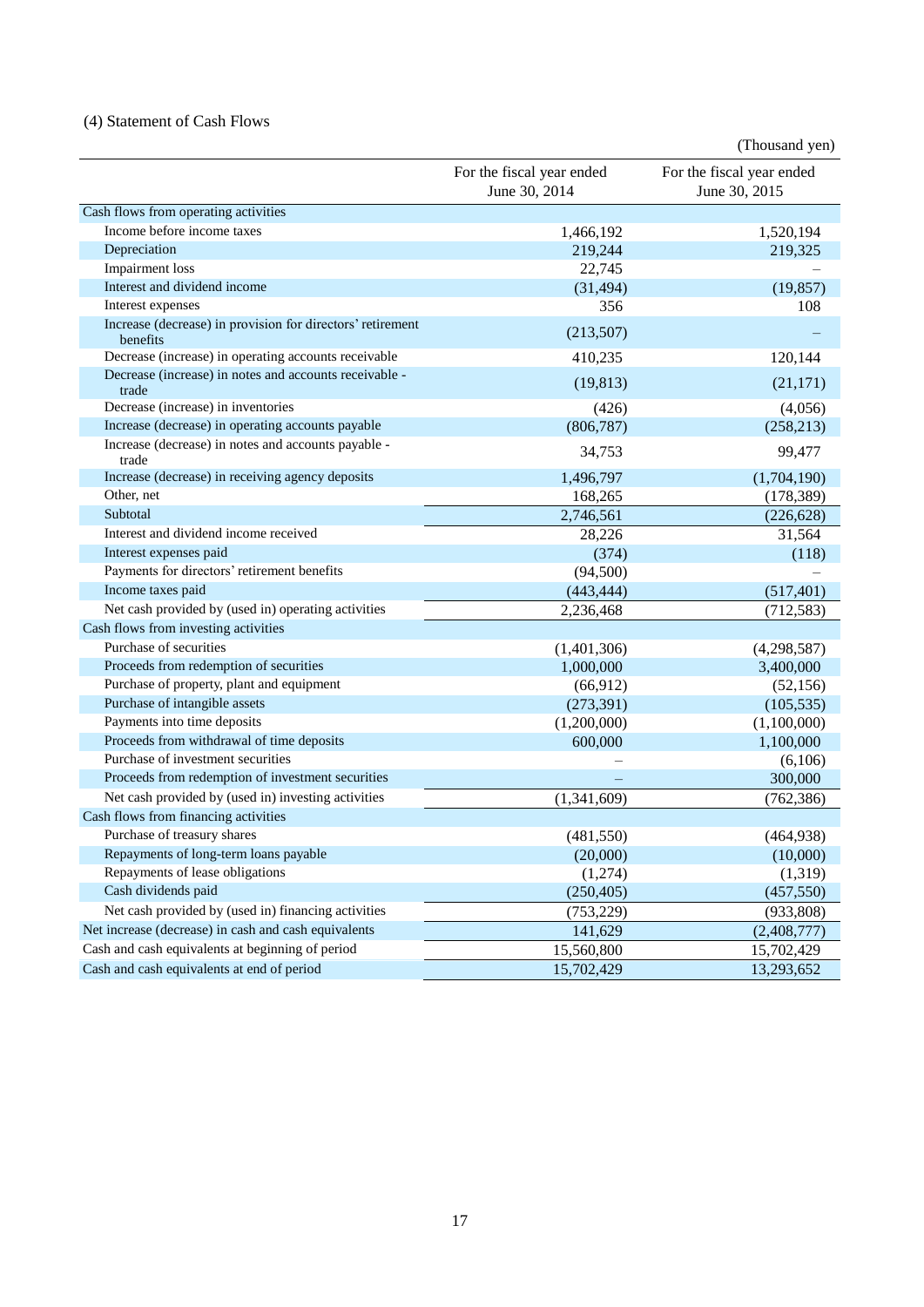### (5) Notes to Financial Statements

#### (Notes on going concern assumption)

There is no relevant information.

(Changes to accounting policies)

(Adoption of the "Practical Solution on Transactions of Delivering the Company's Own Stock to Employees etc. through Trusts")

The Company has adopted the "Practical Solution on Transactions of Delivering the Company's Own Stock to Employees etc. through Trusts" (PITF No. 30; March 26, 2015) from the fiscal year ended June 30, 2015. Since the "Board Benefit Trust (J-ESOP)" adopted by the Company is based on the trust agreement concluded prior to the beginning of the fiscal year ended June 30, 2015, the Company continues adopting the conventional accounting procedure for the Board Benefit Trust. Therefore, there are no effects on the financial statements.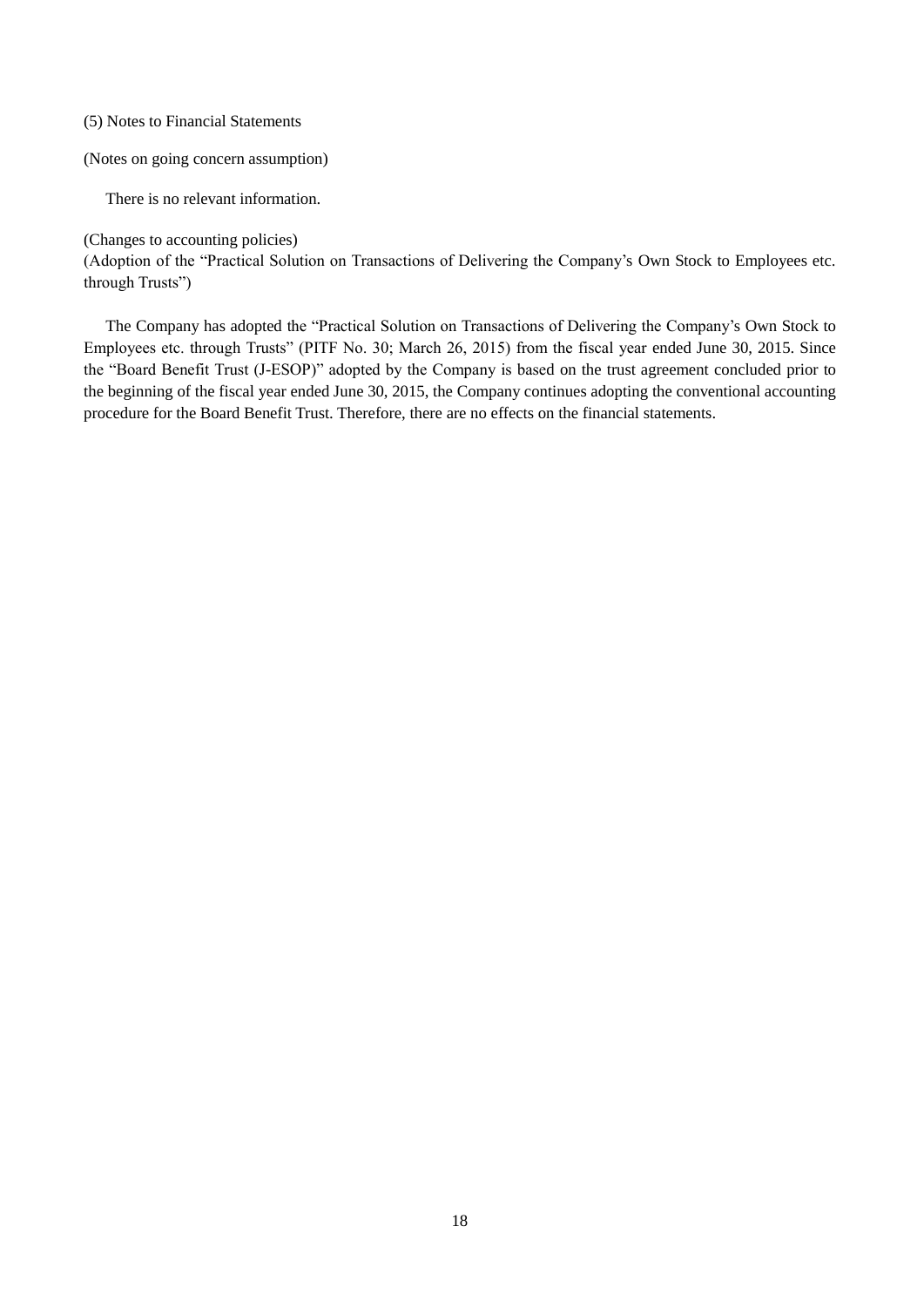(Significant accounting policies)

- 1. Valuation standards and valuation methods for securities
- (1) Held-to-maturity securities

Amortized cost method (interest method)

(2) Available-for-sale securities

Available-for-sale securities with market value

The market value method is applied, based on the market value as of the fiscal-end. The entire valuation difference from the purchase price is recorded directly as net assets, and the cost of securities sold is calculated using the moving-average method.

2. Valuation standards and valuation methods of inventories

Merchandise

Stated at cost using the moving-average method (balance sheet amount is calculated by writing down the book value of assets which decreased in profitability).

Work in process

Stated at cost using the specific identification method (balance sheet amount is calculated by writing down the book value of assets which decreased in profitability).

**Supplies** 

Stated at cost using the last purchase price method (balance sheet amount is calculated by writing down the book value of assets which decreased in profitability).

- 3. Depreciation methods of non-current assets
- (1) Property, plant and equipment (excluding leased assets)

Declining balance method (however, straight-line method for server equipment providing services on an integrated basis with software, of all the buildings (excluding accessories), and tools, furniture and fixtures acquired on or after April 1, 1998).

The useful lives of the major assets are as follows. Buildings: 7-39 years Tools, furniture and fixtures: 3-15 years

(2) Intangible assets (excluding leased assets)

Straight-line depreciation Software for internal use is amortized based on its internally estimated useful life (5 years).

(3) Leased assets

The straight-line method, substituting the lease term with the useful life, assuming no residual value.

- 4. Basis for recording allowances
- (1) Allowance for doubtful accounts

To prepare for bad debt losses, the Company records estimated amount of uncollectable receivables, based on loan loss ratio for general receivables, and case-by-case review of collectability for specific receivables such as doubtful accounts receivable. Since actual loan loss until the end of the fiscal year under review was negligible, loan loss ratio for general receivables is assumed as zero.

(2) Provision for bonuses

To prepare for the payment of bonuses for employees, estimated amount of payment of bonuses is recorded.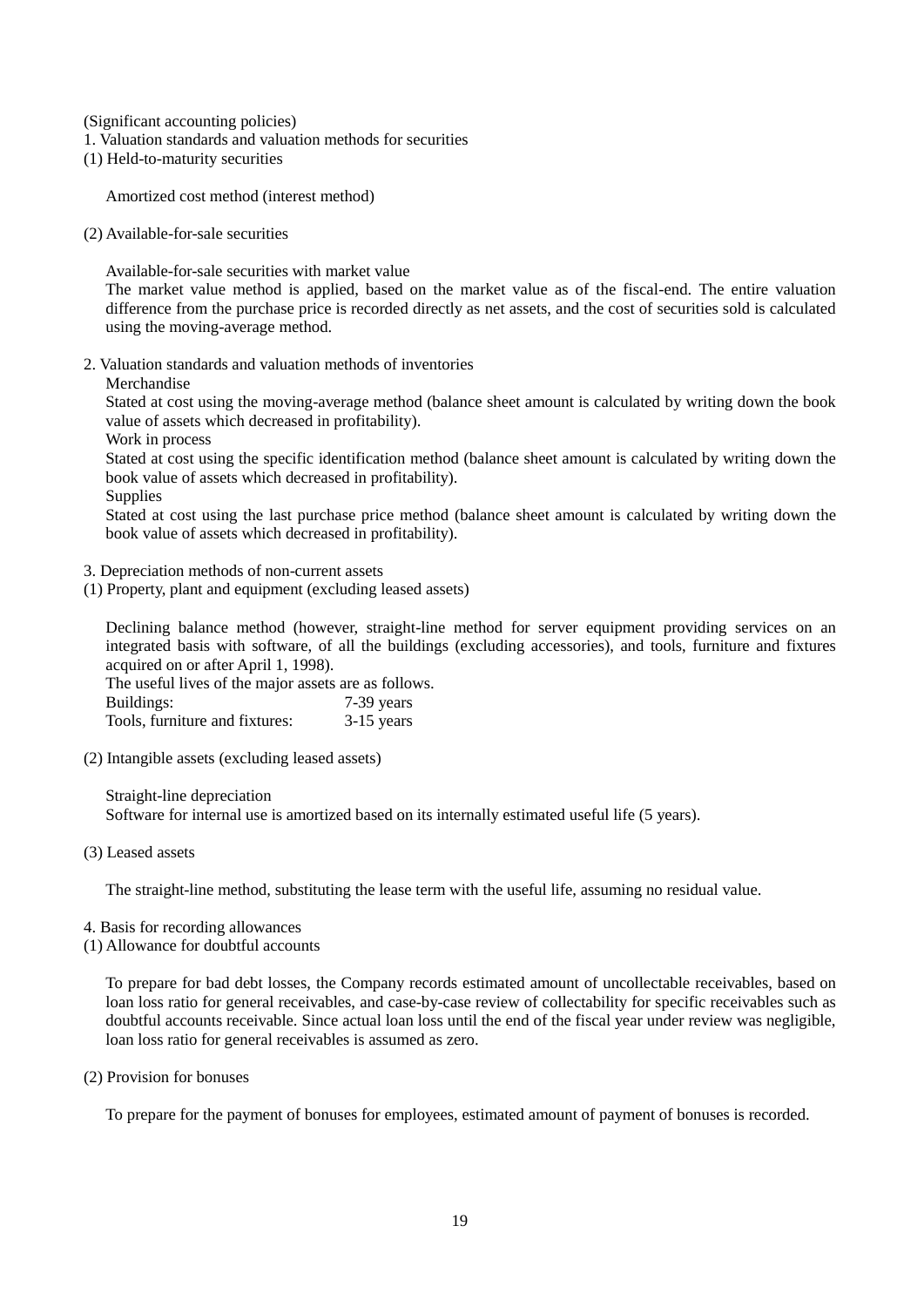#### (3) Provision for retirement benefits

To prepare for the payment of employees' retirement benefits, an amount based on retirement benefit obligations (amount required by simplified method at year-end to pay for voluntary termination) and pension assets as of the end of the fiscal year under review is recorded. Since pension assets exceeded retirement benefit obligations as of the end of the fiscal year under review, such excess has been recorded as prepaid pension cost under "other" in investments and other assets.

#### (4) Provision for granting of shares

To prepare for the granting of shares to employees in accordance with the Share Granting Rules, estimated amount of share granting obligations as of the end of the fiscal year under review is recorded.

5. The range of cash within the statement of cash flows

Cash within the statement of cash flows include cash at hand, demand deposits and short-term investments that are easily converted into cash, with little risk of fluctuation in value and reach maturity within three months from acquisition.

#### 6. Other significant matters underlying the preparation of financial statements

Accounting of consumption taxes

All transactions are recorded net of consumption taxes and local consumption taxes.

Non-deductible consumption taxes are recorded as periodic expenses for the fiscal year in which they incur. However, non-deductible consumption taxes associated with non-current assets are recorded under "other" in investments and other assets, subject to equal amortization in accordance with the provisions of the Corporation Tax Act.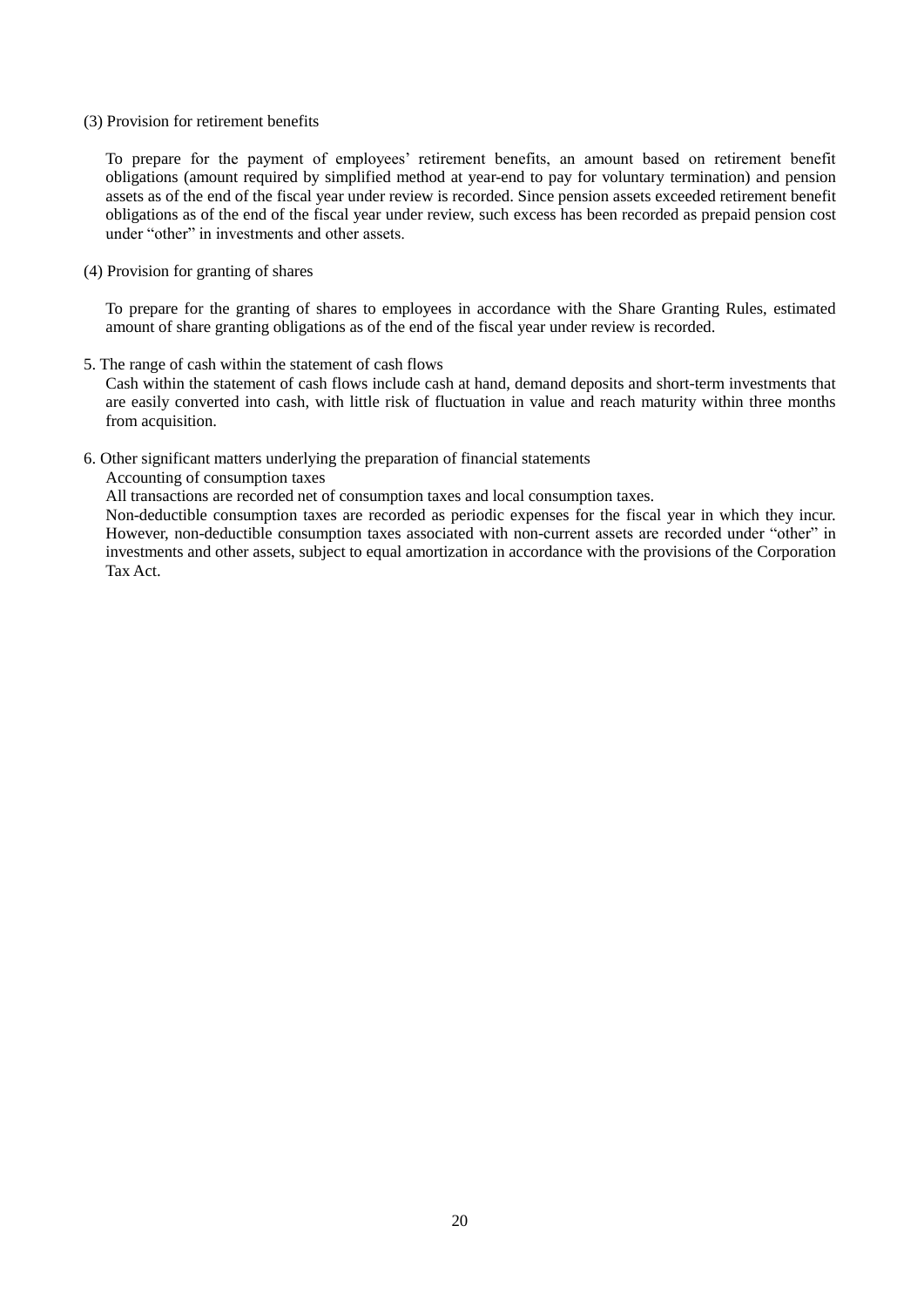(Notes to Balance Sheet)

\* Receiving agency deposit

Receiving agency deposit is a deposit related to money collection business, and an equivalent amount is included in the deposits.

(Notes to Statements of Income)

\*1 Approximate ratio of expenses included in selling expenses was 18% in the previous fiscal year, and 10% in the fiscal year under review. Approximate ratio of expenses included in general and administrative expenses was 82% in the previous fiscal year, and 90% in the fiscal year under review.

The major components and amounts of selling, general and administrative expenses are as follows.  $(T1 \t 1 \t \t \t 1$ 

|                                  |                                            | r Housand yen)                             |
|----------------------------------|--------------------------------------------|--------------------------------------------|
|                                  | For the fiscal year<br>ended June 30, 2014 | For the fiscal year<br>ended June 30, 2015 |
| Advertising expenses             | 170,421                                    | 83,131                                     |
| Directors' compensations         | 118,158                                    | 93,829                                     |
| Salaries, allowances and bonuses | 239,122                                    | 224,925                                    |
| Rent expenses                    | 45,928                                     | 45,931                                     |
| Depreciation                     | 68,746                                     | 60,246                                     |

\*2 Total research and development expenses included in selling, general and administrative expenses

|                     | (Thousand yen)       |
|---------------------|----------------------|
| For the fiscal year | For the fiscal year  |
| ended June 30, 2014 | ended June $30.2015$ |
| 27.242              | 14.024               |

## \*3 Impairment loss

For the fiscal year ended June 30, 2014 (from July 1, 2013 to June 30, 2014)

In the fiscal year ended June 30, 2014, the Company recorded impairment loss for the following asset groups.

| Location                        | Use             | Category                          |
|---------------------------------|-----------------|-----------------------------------|
| Sapporo, Hokkaido (the Company) | Business assets | Tools, furniture and fixtures and |
|                                 |                 | software                          |

(1) Background of the recognition of the impairment loss

Following a decline in the profitability of business assets, book value of such assets has been reduced down to the recoverable amount, where such reduction has been recorded as impairment loss under extraordinary losses.

(2) Breakdown of the impairment loss

| Tools, furniture and fixtures: | ¥7 thousand      |
|--------------------------------|------------------|
| Software:                      | ¥22,737 thousand |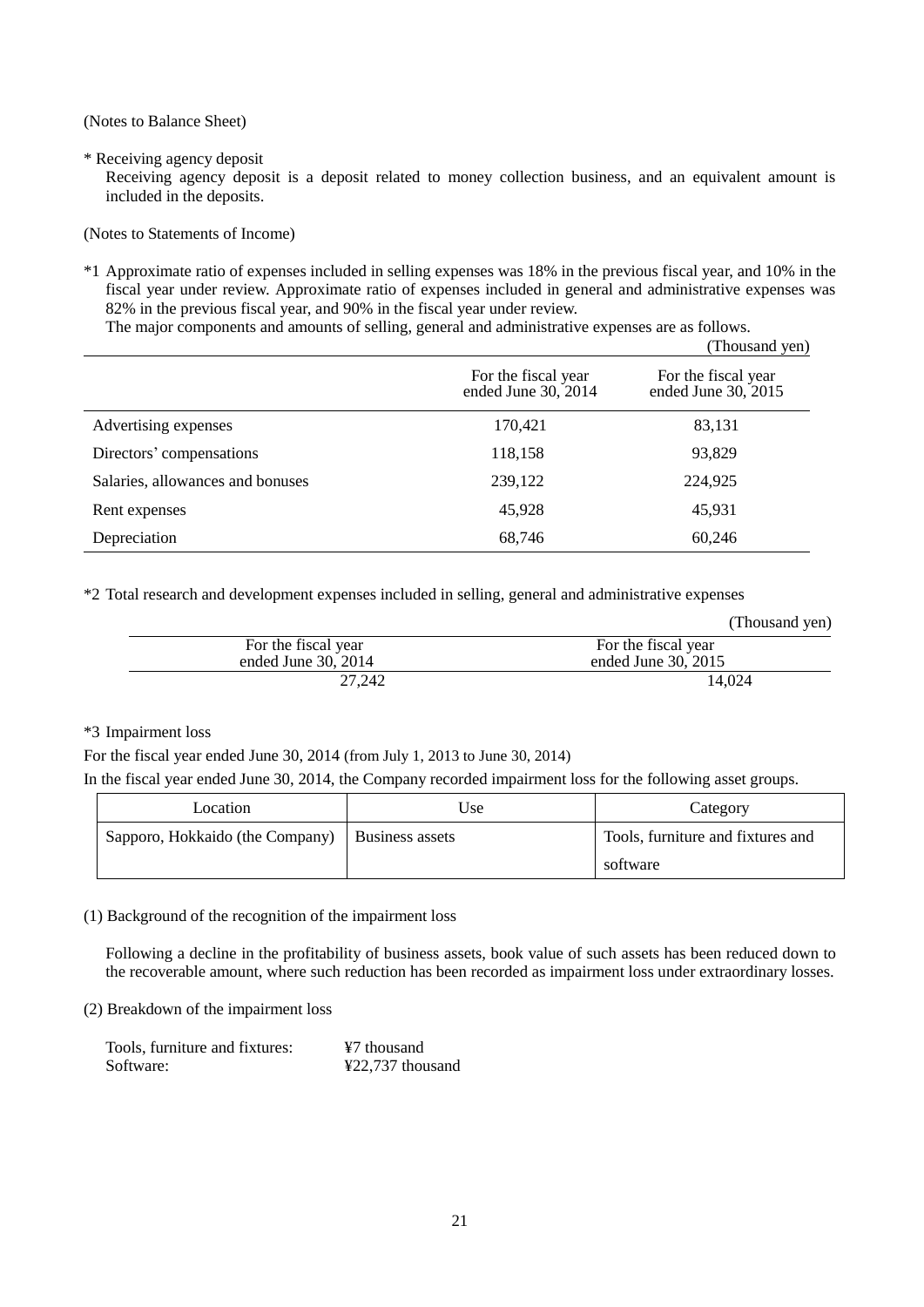### (3) Method of grouping

Grouping is based on the management accounting classification.

(4) Method of calculating the recoverable amount

Recoverable amount is generally measured at use value. However, as there are no prospects of positive cash flows, the recoverable amount is measured at memorandum value in this instance.

For the fiscal year ended June 30, 2015 (from July 1, 2014 to June 30, 2015)

There is no relevant information.

(Notes to Statement of Changes in Equity)

For the fiscal year ended June 30, 2014 (from July 1, 2013 to June 30, 2014)

1. Class and total number of issued shares and class and total number of treasury shares

|                                    |                                            |                           |                           | (Shares)                             |
|------------------------------------|--------------------------------------------|---------------------------|---------------------------|--------------------------------------|
|                                    | Number of shares at<br>beginning of period | Increase during<br>period | Decrease during<br>period | Number of shares at<br>end of period |
| Issued shares                      |                                            |                           |                           |                                      |
| Common shares<br>(Note 1)          | 11,501,900                                 | -                         | 1,401,900                 | 10,100,000                           |
| Total                              | 11,501,900                                 | -                         | 1,401,900                 | 10,100,000                           |
| Treasury shares                    |                                            |                           |                           |                                      |
| Common shares<br>(Note $2, 3, 4$ ) | 1,563,654                                  | 310,300                   | 1,402,500                 | 471,454                              |
| Total                              | 1,563,654                                  | 310,300                   | 1,402,500                 | 471,454                              |

(Notes)

1. The decrease in issued shares by 1,401,900 shares of common shares is due to the retirement of treasury shares carried out on August 30, 2013.

- 2. Of the increase in treasury shares by 310,300 shares of common shares, 180,000 shares are due to the purchase of treasury shares carried out on September 27, 2013, based on the resolution approving such purchase at the Board of Directors meeting held on September 26, 2013.
- 3. Of the increase in treasury shares by 310,300 shares of common shares, 130,300 shares are due to the purchase of treasury shares carried out in the period from March 3, 2014 to June 30, 2014, based on the resolution approving such purchase at the Board of Directors meeting held on February 28, 2014.
- 4. Of the decrease in treasury shares by 1,402,500 shares of common shares, 1,401,900 shares are due to the retirement of treasury shares carried out on August 30, 2013.
- 5. Following the introduction of the Board Benefit Trust (J-ESOP), Trust & Custody Services Bank, Ltd. (Trust Account E) purchased 1,000 shares of the Company on June 25, 2010. The number of treasury shares stated herein includes 99,300 shares in the Company held by the Trust Account E as of June 30, 2014.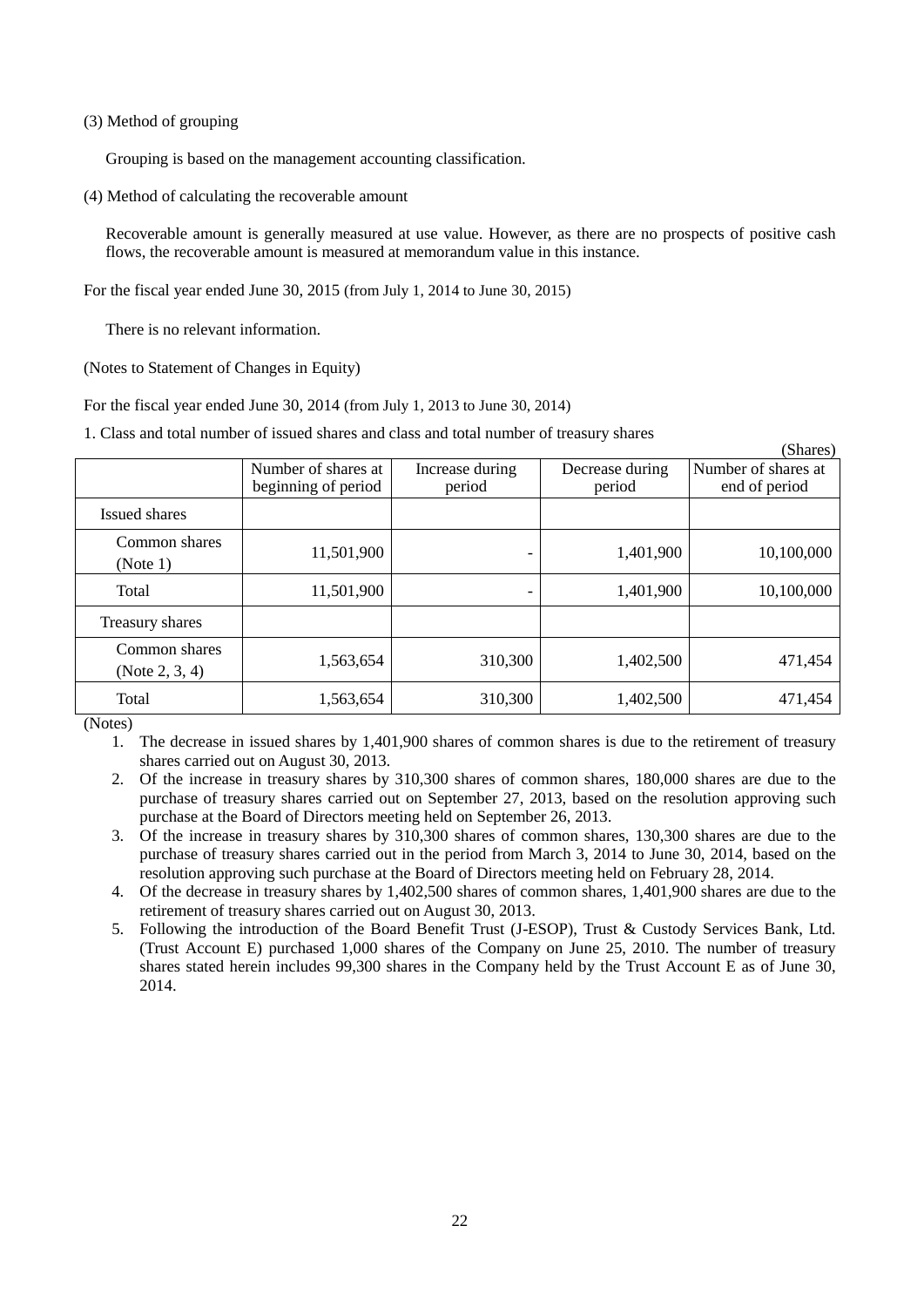| Type                  | Schedule of                                                                                                                                   | Class of                                                       | Number of shares for the purpose of stock acquisition rights | Balance at the            |                           |                                         |                                    |
|-----------------------|-----------------------------------------------------------------------------------------------------------------------------------------------|----------------------------------------------------------------|--------------------------------------------------------------|---------------------------|---------------------------|-----------------------------------------|------------------------------------|
|                       | stock<br>acquisition<br>rights                                                                                                                | shares for the<br>purpose of<br>stock<br>acquisition<br>rights | Number of<br>shares at<br>beginning of<br>period             | Increase<br>during period | Decrease<br>during period | Number of<br>shares at end<br>of period | end of period<br>(Thousand<br>yen) |
| Submitting<br>company | Stock<br>acquisition<br>rights of the<br>2nd series<br>unsecured<br>bonds with<br>stock<br>acquisition<br>rights                              | Common<br>shares                                               | 300,000                                                      | $\qquad \qquad -$         | 300,000                   |                                         |                                    |
|                       | 1st series<br>${\operatorname{\textsf{stock}}}$<br>acquisition<br>rights in the<br>form of stock<br>options as<br>stock-based<br>compensation |                                                                |                                                              |                           |                           |                                         | 10,952                             |
|                       | 2nd series<br>stock<br>acquisition<br>rights in the<br>form of stock<br>options as<br>stock-based<br>compensation                             |                                                                |                                                              |                           |                           |                                         | 11,625                             |
|                       | 1st series<br>${\sf stock}$<br>acquisition<br>rights in the<br>form of<br>performance-<br>based stock<br>options                              |                                                                |                                                              |                           |                           |                                         | 4,199                              |
|                       | 3rd series<br>stock<br>acquisition<br>rights in the<br>form of stock<br>options as<br>stock-based<br>compensation                             |                                                                |                                                              |                           |                           | $\overline{a}$                          | 11,729                             |
|                       | Total                                                                                                                                         |                                                                | 300,000                                                      | $\overline{\phantom{a}}$  | 300,000                   | $\overline{\phantom{a}}$                | 38,506                             |

2. Matters related to stock acquisition rights and treasury shares acquisition rights

(Note) Decrease in the stock acquisition rights of the 2nd series unsecured bonds with stock acquisition rights during the fiscal year under review, is due to the retirement of the stock acquisition rights following the expiration of its exercise period.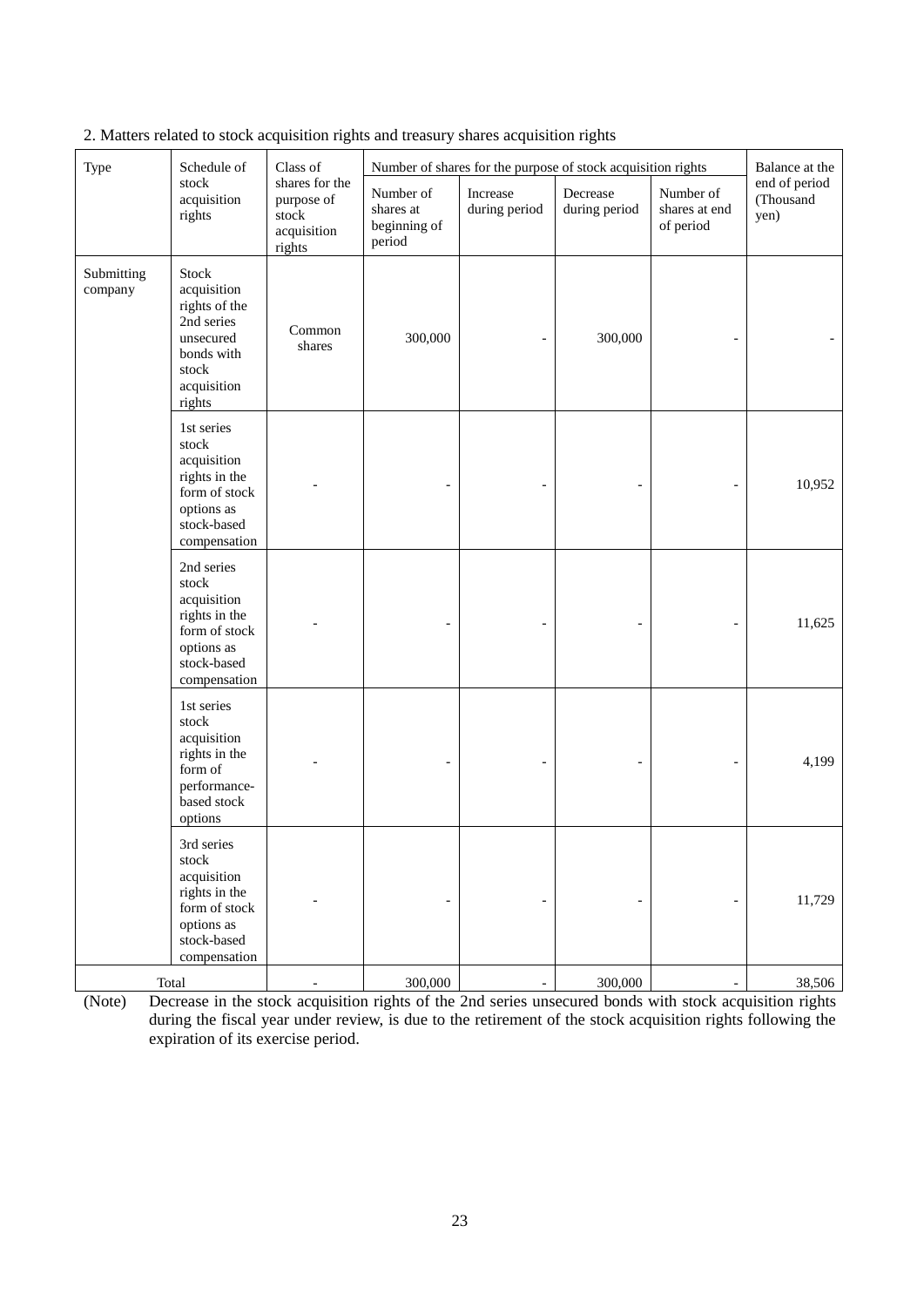## 3. Dividends

(1) Cash dividends paid

| (Resolution)                                                              | Class of shares  | Total cash<br>dividends<br>Thousand yen) | Dividend per<br>share<br>'Yen) | Record date   | Effective date     |
|---------------------------------------------------------------------------|------------------|------------------------------------------|--------------------------------|---------------|--------------------|
| September 26, 2013<br>Annual General<br>Meeting of<br><b>Shareholders</b> | Common<br>shares | 250.953                                  | 25                             | June 30, 2013 | September 27, 2013 |

(Note) Total amount of dividend includes dividend paid to Trust & Custody Services Bank, Ltd. (Trust Account E) based on the Board Benefit Trust (J-ESOP) scheme.

(2) Dividends for which the record date falls in the fiscal year under review, but the effective date fall in the following fiscal year

| (Resolution)                                                                 | Class of<br>shares | Total cash<br>dividends<br>Thousand yen) | Source of<br>dividend | Dividend<br>per share<br>(Yen) | Record date      | Effective date        |
|------------------------------------------------------------------------------|--------------------|------------------------------------------|-----------------------|--------------------------------|------------------|-----------------------|
| September 26,<br>2014<br>Annual General<br>Meeting of<br><b>Shareholders</b> | Common<br>shares   | 457,208                                  | Retained<br>earnings  | 47                             | June 30,<br>2014 | September 29,<br>2014 |

(Note) Total amount of dividend includes dividend paid to Trust & Custody Services Bank, Ltd. (Trust Account E) based on the Board Benefit Trust (J-ESOP) scheme.

For the fiscal year ended June 30, 2015 (from July 1, 2014 to June 30, 2015)

1. Class and total number of issued shares and class and total number of treasury shares

|                              |                                            |                           |                           | (Shares)                             |
|------------------------------|--------------------------------------------|---------------------------|---------------------------|--------------------------------------|
|                              | Number of shares at<br>beginning of period | Increase during<br>period | Decrease during<br>period | Number of shares at<br>end of period |
| Issued shares                |                                            |                           |                           |                                      |
| Common shares<br>(Note 1)    | 10,100,000                                 | -                         | 300,000                   | 9,800,000                            |
| Total                        | 10,100,000                                 | -                         | 300,000                   | 9,800,000                            |
| Treasury shares              |                                            |                           |                           |                                      |
| Common shares<br>(Note 2, 3) | 471,454                                    | 181,900                   | 307,800                   | 345,554                              |
| Total                        | 471,454                                    | 181,900                   | 307,800                   | 345,554                              |

(Notes)

1. The decrease in issued shares by 300,000 shares of common shares is due to the retirement of treasury shares carried out on August 29, 2014.

- 2. The increase in treasury shares by 181,900 shares of common shares is due to the purchase of treasury shares carried out in the period from February 9, 2015 to June 10, 2015, based on the resolution approving such purchase at the Board of Directors meeting held on February 6, 2015.
- 3. Of the decrease of 307,800 shares in the number of treasury shares of common shares, 300,000 shares are due to the retirement of treasury shares carried out on August 29, 2014.
- 4. Following the introduction of the Board Benefit Trust (J-ESOP), Trust & Custody Services Bank, Ltd. (Trust Account E) acquired 1,000 shares of the Company on June 25, 2010. The number of treasury shares stated herein includes 97,900 shares in the Company held by the Trust Account E as of June 30, 2015.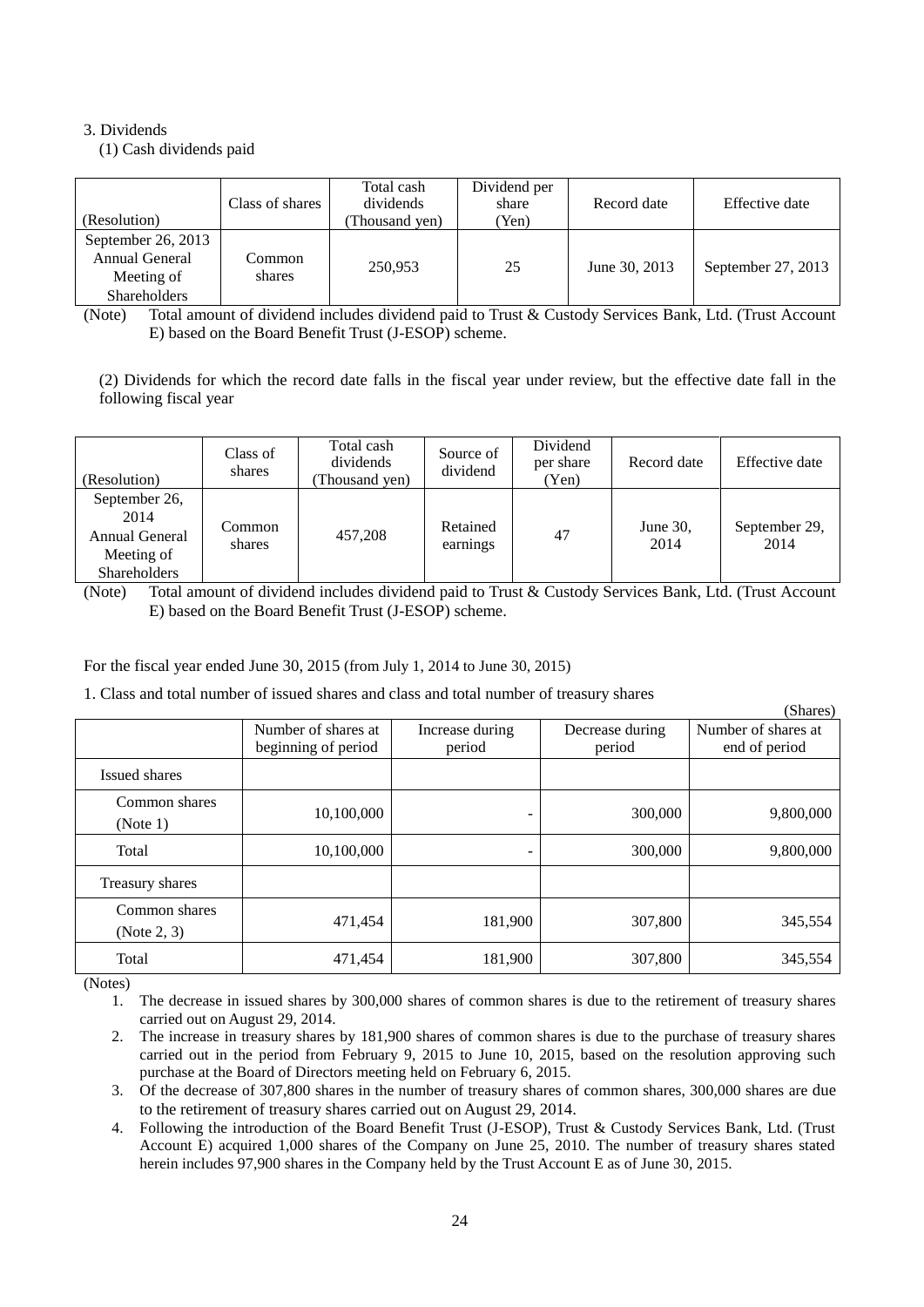| Type                  | Schedule of<br>stock<br>acquisition<br>rights                                                                   | Class of<br>shares for the<br>purpose of<br>stock<br>acquisition<br>rights | Number of<br>shares at<br>beginning of<br>period | Increase<br>during period | Number of shares for the purpose of stock acquisition rights<br>Decrease<br>during period | Number of<br>shares at end<br>of period | <b>Balance</b> at<br>the end of<br>period<br>(Thousand<br>yen) |
|-----------------------|-----------------------------------------------------------------------------------------------------------------|----------------------------------------------------------------------------|--------------------------------------------------|---------------------------|-------------------------------------------------------------------------------------------|-----------------------------------------|----------------------------------------------------------------|
| Submitting<br>company | 1st series stock<br>acquisition<br>rights in the<br>form of stock<br>options as stock-<br>based<br>compensation |                                                                            |                                                  |                           |                                                                                           |                                         | 9,012                                                          |
|                       | 2nd series stock<br>acquisition<br>rights in the<br>form of stock<br>options as stock-<br>based<br>compensation |                                                                            |                                                  |                           |                                                                                           |                                         | 10,050                                                         |
|                       | 1st series stock<br>acquisition<br>rights in the<br>form of<br>performance-<br>based stock<br>options           |                                                                            |                                                  |                           |                                                                                           |                                         | 3,685                                                          |
|                       | 3rd series stock<br>acquisition<br>rights in the<br>form of stock<br>options as stock-<br>based<br>compensation |                                                                            |                                                  |                           |                                                                                           |                                         | 10,073                                                         |
|                       | 4th series stock<br>acquisition<br>rights in the<br>form of stock<br>options as stock-<br>based<br>compensation |                                                                            |                                                  |                           |                                                                                           |                                         | 6,654                                                          |
|                       | Total                                                                                                           |                                                                            | $\bar{a}$                                        | $\blacksquare$            | $\overline{\phantom{a}}$                                                                  | $\overline{\phantom{a}}$                | 39,475                                                         |

2. Matters related to stock acquisition rights and treasury shares acquisition rights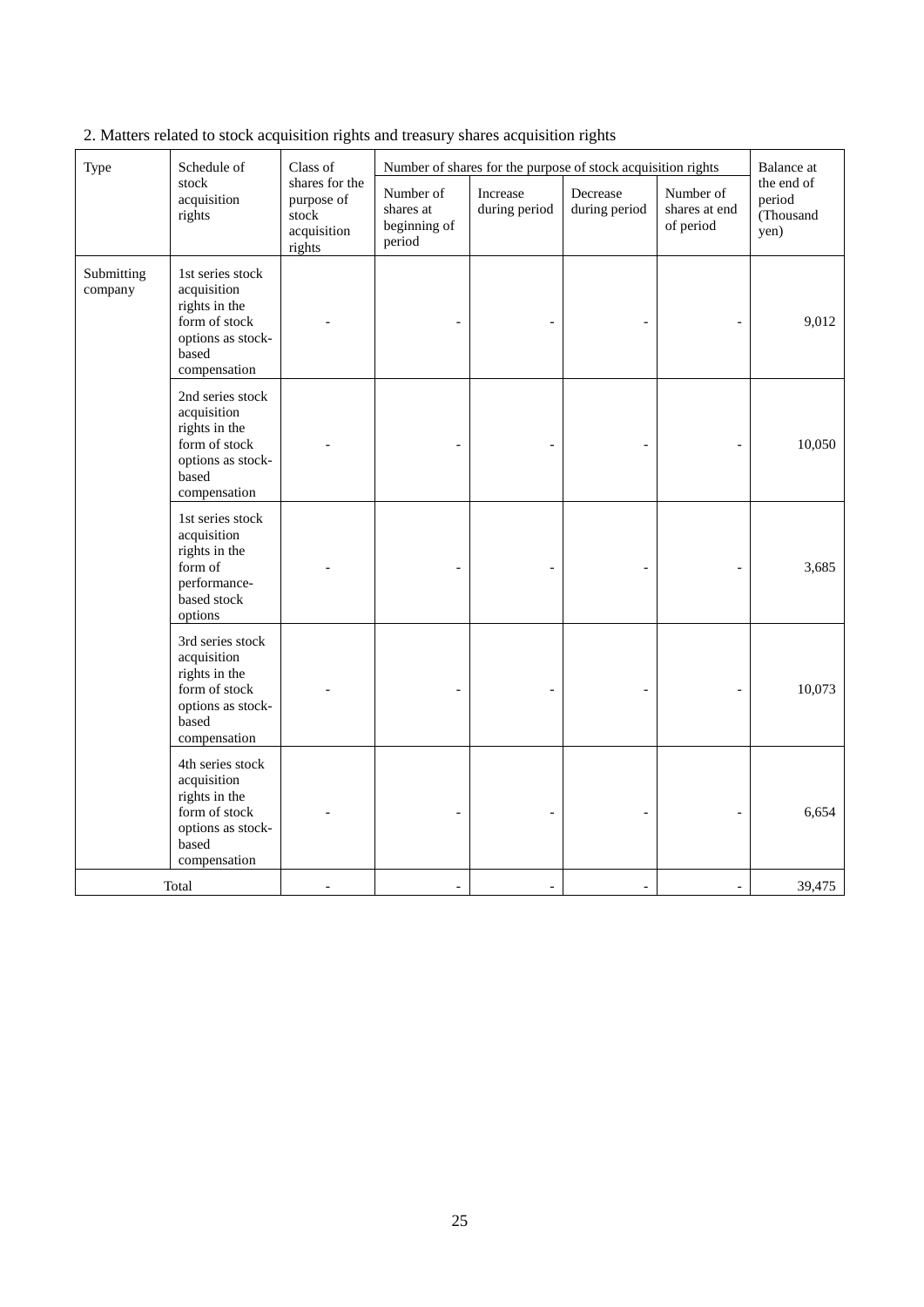## 3. Dividends

(1) Cash dividends paid

| (Resolution)                                                              | Class of shares  | Total cash<br>dividends<br>Thousand yen) | Dividend per<br>share<br>Yen) | Record date   | Effective date     |
|---------------------------------------------------------------------------|------------------|------------------------------------------|-------------------------------|---------------|--------------------|
| September 26, 2014<br>Annual General<br>Meeting of<br><b>Shareholders</b> | Common<br>shares | 457.208                                  | 47                            | June 30, 2014 | September 29, 2014 |

(Note) Total amount of dividend includes dividend paid to Trust & Custody Services Bank, Ltd. (Trust Account E) based on the Board Benefit Trust (J-ESOP) scheme.

(2) Dividends for which the record date falls in the fiscal year under review, but the effective date fall in the following fiscal year

| (Resolution)                                                          | Class of<br>shares | Total cash<br>dividends<br>Thousand yen) | Source of<br>dividend | Dividend<br>per share<br>Yen) | Record<br>date   | Effective date        |
|-----------------------------------------------------------------------|--------------------|------------------------------------------|-----------------------|-------------------------------|------------------|-----------------------|
| September 28,<br>2015<br>Annual General<br>Meeting of<br>Shareholders | Common<br>shares   | 472,722                                  | Retained<br>earnings  | 50                            | June 30,<br>2015 | September 29,<br>2015 |

(Note) Total amount of dividend includes dividend paid to Trust & Custody Services Bank, Ltd. (Trust Account E) based on the Board Benefit Trust (J-ESOP) scheme.

## (Notes to Statement of Cash Flows)

\*Relationship between "Cash and cash equivalents at end of period" and account items listed in the Balance Sheet (Thousand yen)

|                                                               |                                            | Thousand ven)                              |
|---------------------------------------------------------------|--------------------------------------------|--------------------------------------------|
|                                                               | For the fiscal year<br>ended June 30, 2014 | For the fiscal year<br>ended June 30, 2015 |
| Cash and deposits                                             | 13,801,071                                 | 13,293,918                                 |
| Securities (MMF, etc.)                                        | 3,001,358                                  | 1,099,735                                  |
| Time deposits with deposit terms of<br>more than three months | (1,100,000)                                | (1,100,000)                                |
| Cash and cash equivalents                                     | 15,702,429                                 | 13,293,652                                 |

Cash and cash equivalents include ¥8,732,688 thousand commensurate with receiving agency deposit.

## (Equity in earnings/loss)

For the fiscal year ended June 30, 2014 (from July 1, 2013 to June 30, 2014)

There is no relevant information.

For the fiscal year ended June 30, 2015 (from July 1, 2014 to June 30, 2015)

There is no relevant information.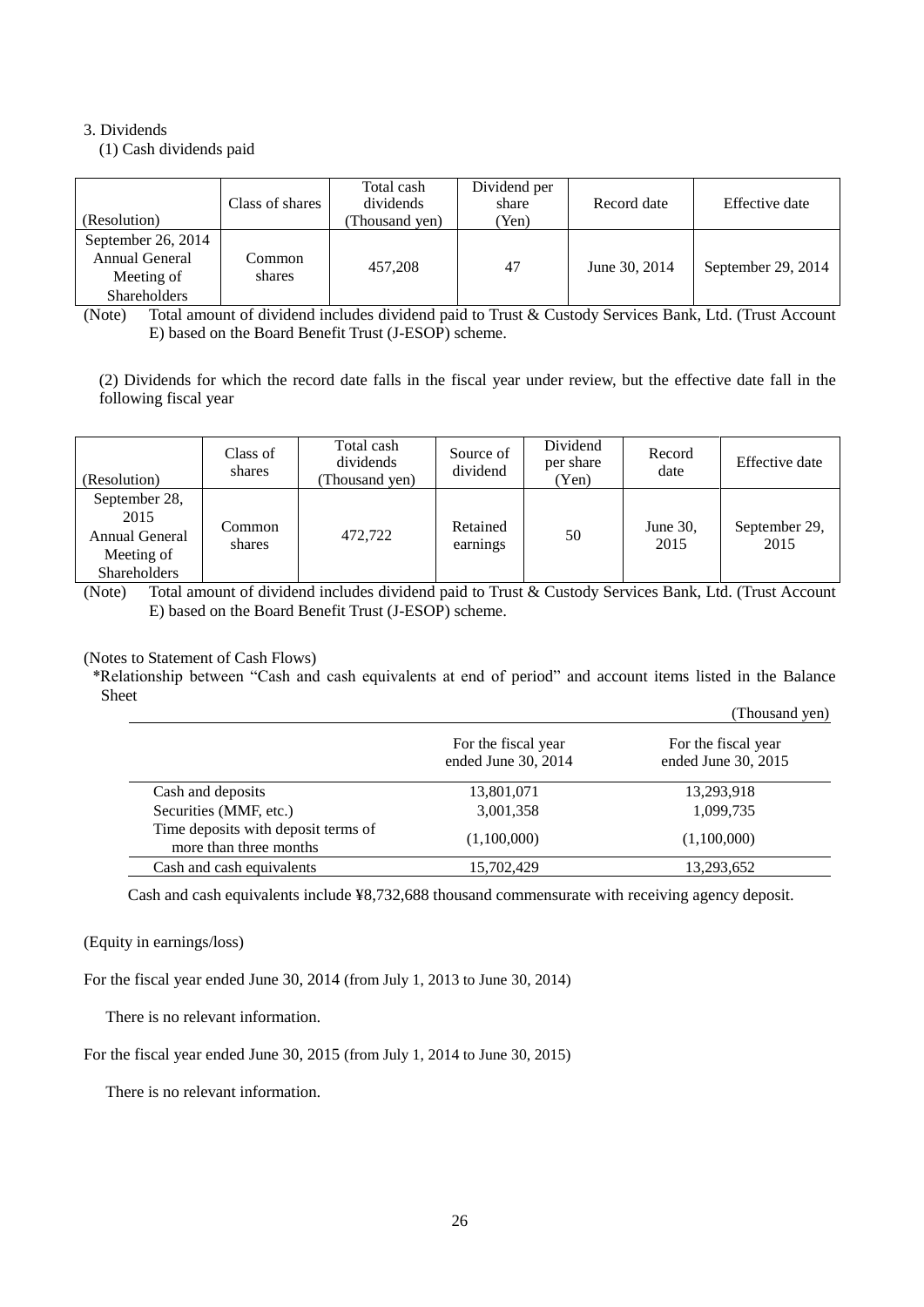(Segment information, etc.) [Segment information]

For the fiscal year ended June 30, 2014 (from July 1, 2013 to June 30, 2014)

Description is omitted because the Company operates in a single segment of payment and authentication business.

For the fiscal year ended June 30, 2015 (from July 1, 2014 to June 30, 2015)

Description is omitted because the Company operates in a single segment of payment and authentication business.

[Related information]

For the fiscal year ended June 30, 2014 (from July 1, 2013 to June 30, 2014) 1. Information by product and service

Description is omitted because the Company operates in a single segment of payment and authentication business.

2. Information by region

(1) Net sales

|           |           | (Thousand yen) |
|-----------|-----------|----------------|
| Japan     | ບ.ນ.      | Total          |
| 4,789,574 | 2,811,055 | 7,600,629      |

(2) Property, plant and equipment

Description is omitted because there are no property, plant and equipment that exist outside Japan.

3. Information by major customer

|                  |           | (Thousand yen)  |
|------------------|-----------|-----------------|
| Customer name    | Net sales | Related segment |
| AMAZON.COM INT'L |           | Payment and     |
| SALES, INC.      | 2,811,055 | authentication  |

For the fiscal year ended June 30, 2015 (from July 1, 2014 to June 30, 2015) 1. Information by product and service

Description is omitted because the Company operates in a single segment of payment and authentication business.

2. Information by region

(1) Net sales

|           |           | (Thousand yen) |
|-----------|-----------|----------------|
| Japan     | ∪.ບ.      | Total          |
| 5,801,005 | 3,087,765 | 8,888,769      |

(2) Property, plant and equipment

Description is omitted because there are no property, plant and equipment that exist outside Japan.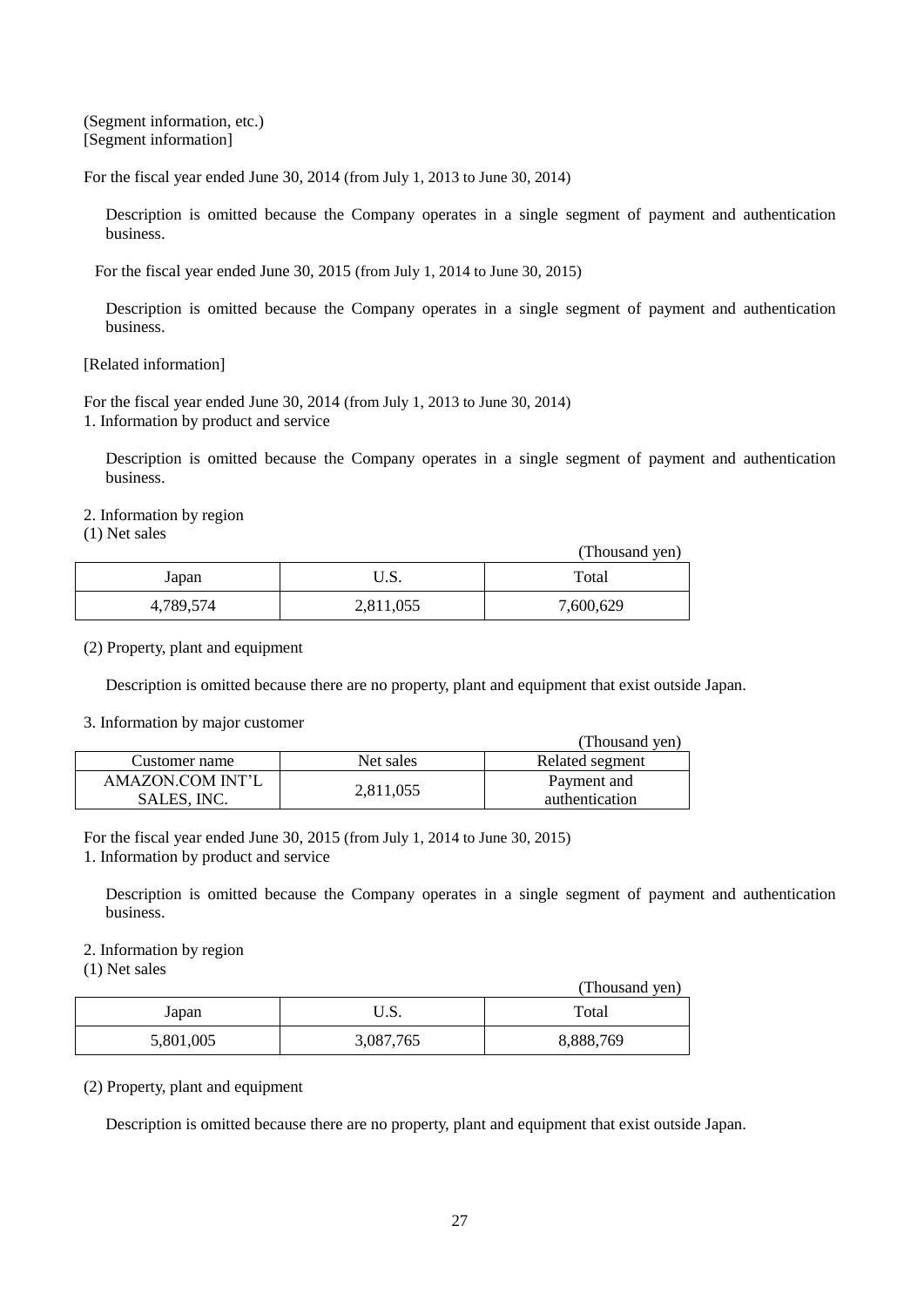3. Information by major customer

|                  |           | (Thousand yen)  |
|------------------|-----------|-----------------|
| Customer name    | Net sales | Related segment |
| AMAZON.COM INT'L |           | Payment and     |
| SALES, INC.      | 3,087,765 | authentication  |

[Information on impairment of non-current assets by reported segment]

For the fiscal year ended June 30, 2014 (from July 1, 2013 to June 30, 2014)

Description is omitted because the Company operates in a single segment of payment and authentication business.

For the fiscal year ended June 30, 2015 (from July 1, 2014 to June 30, 2015)

Description is omitted because the Company operates in a single segment of payment and authentication business.

[Information on amortization and unamortized balance of goodwill by reported segment]

For the fiscal year ended June 30, 2014 (from July 1, 2013 to June 30, 2014)

There is no relevant information.

For the fiscal year ended June 30, 2015 (from July 1, 2014 to June 30, 2015)

There is no relevant information.

[Information on gain on bargain purchase by reported segment]

For the fiscal year ended June 30, 2014 (from July 1, 2013 to June 30, 2014)

There is no relevant information.

For the fiscal year ended June 30, 2015 (from July 1, 2014 to June 30, 2015)

There is no relevant information.

(Per share information)

|                              |                     | ICII                |
|------------------------------|---------------------|---------------------|
|                              | For the fiscal year | For the fiscal year |
|                              | ended June 30, 2014 | ended June 30, 2015 |
| Net assets per share         | 838.43              | 856.21              |
| Net income per share         | 92.52               | 96.74               |
| Diluted net income per share | 89.75               | 96.34               |

 $(V_{\alpha n})$ 

<sup>(</sup>Notes) 1. With respect to the number of treasury shares of common shares for the purpose of calculating net assets per share, as well as the average number of treasury shares of common shares during the period for the purpose of calculating net income per share, the number of treasury shares does not include the number of shares of the Company held by Trust & Custody Services Bank, Ltd. (Trust Account E).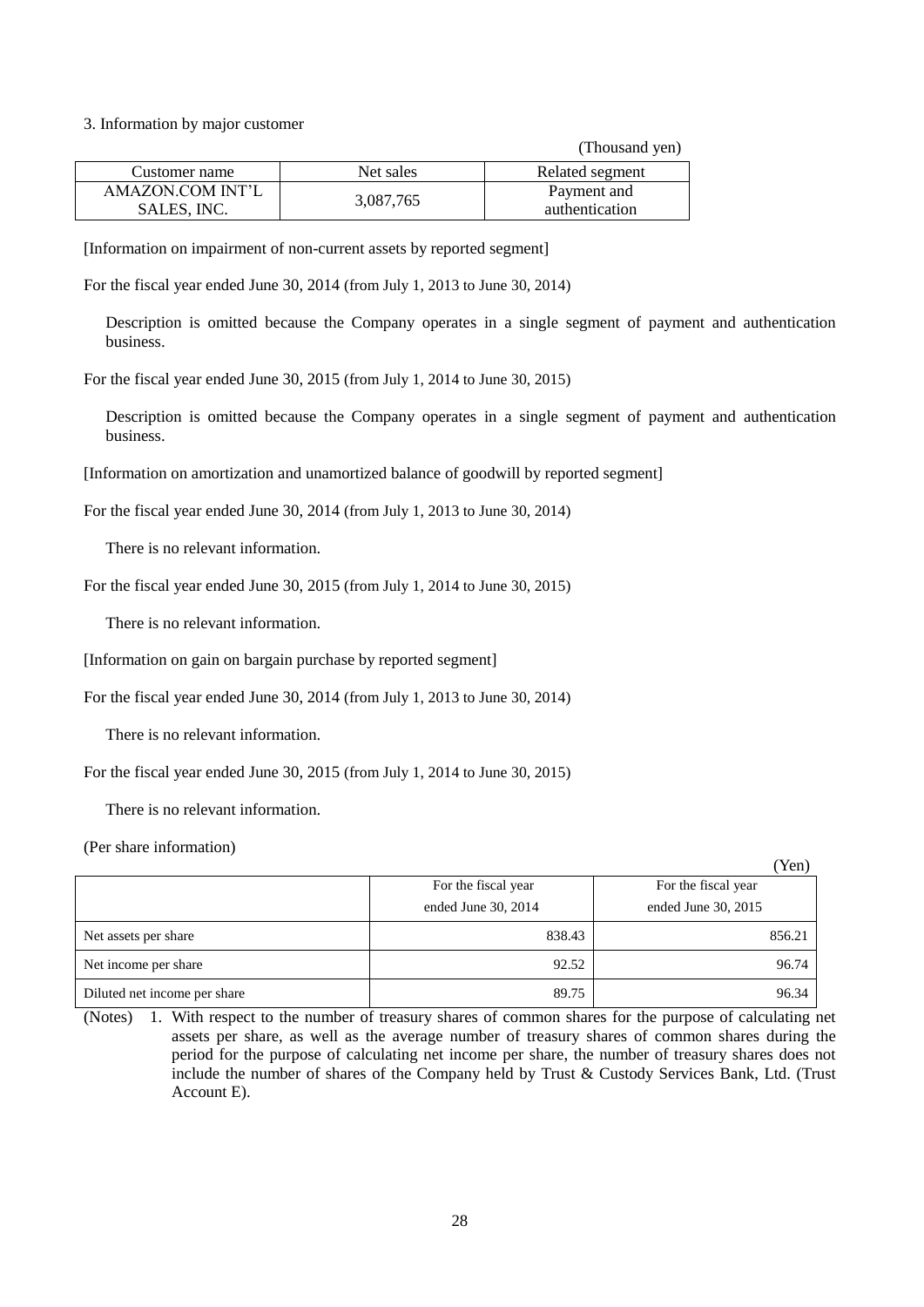|                                                                                                                              | For the fiscal year | For the fiscal year |
|------------------------------------------------------------------------------------------------------------------------------|---------------------|---------------------|
|                                                                                                                              | ended June 30, 2014 | ended June 30, 2015 |
| Net income per share                                                                                                         |                     |                     |
| Net income (Thousand yen)                                                                                                    | 913,183             | 938,121             |
| Amount not attributable to common<br>shareholders (Thousand yen)                                                             |                     |                     |
| Net income on common shares (Thousand yen)                                                                                   | 913,183             | 938,121             |
| Average number of shares of common shares<br>during the period (Shares)                                                      | 9,869,791           | 9,697,449           |
| Diluted net income per share                                                                                                 |                     |                     |
| Adjustment of net income (Thousand yen)                                                                                      |                     |                     |
| Increase in number of shares of common shares                                                                                | 305,480             | 40,140              |
| (Stock acquisition rights included in the above)                                                                             | (305, 480)          | (40, 140)           |
| Overview of residual shares not included in<br>calculation of diluted net income per share due<br>to lack of dilutive effect |                     |                     |

2. The basis of calculation of net income per share and diluted net income per share is as follows:

(Significant subsequent events)

There is no relevant information.